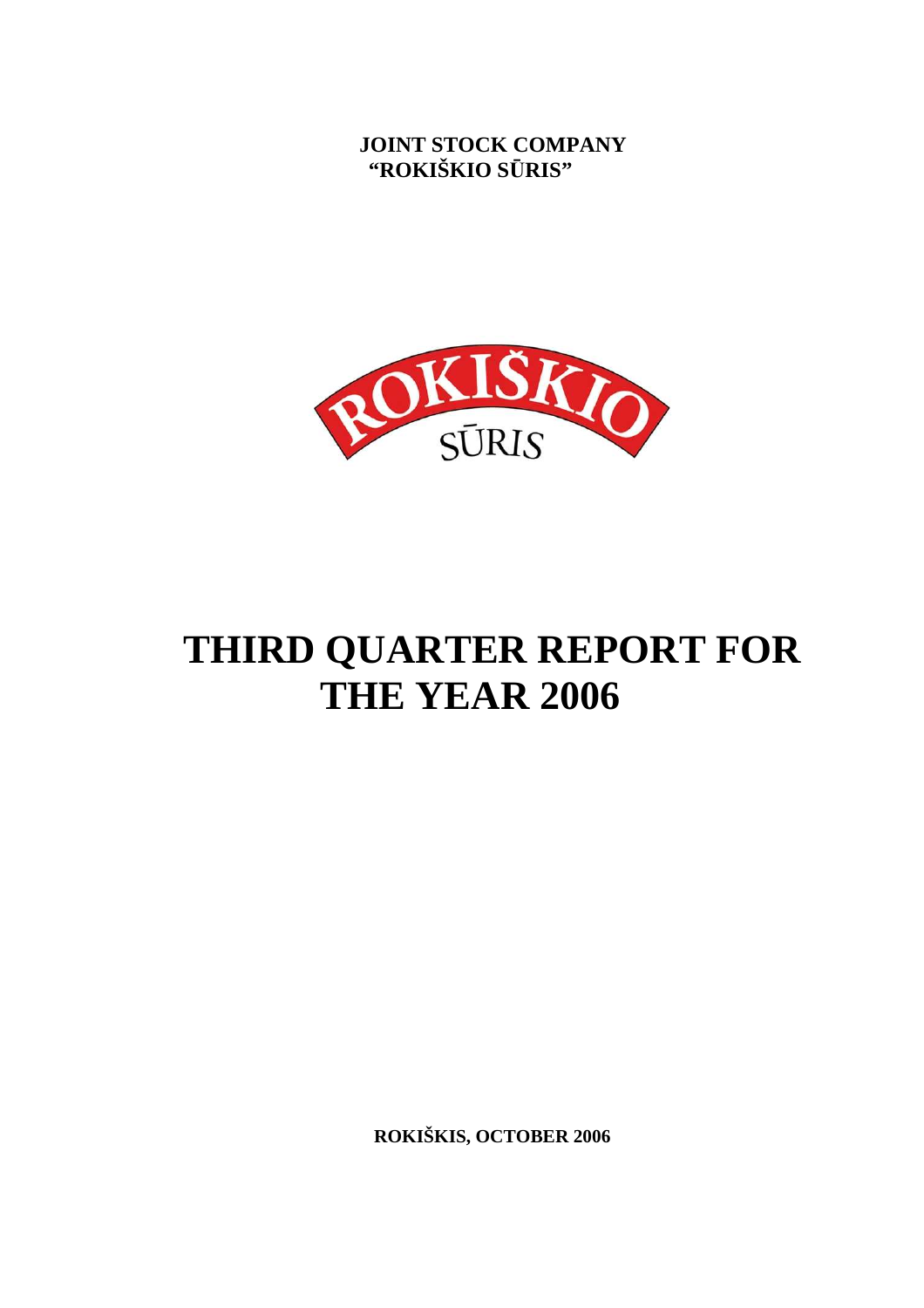

## **Table of Contents**

| 3. Information as Where and When to Find the Report and Documents According to Which the   |  |
|--------------------------------------------------------------------------------------------|--|
| Report was Prepared (Financial Accounts, Audit Conclusion and so on), Name of Organs of    |  |
|                                                                                            |  |
|                                                                                            |  |
| 5. Approval of Members of the Issuer's Managing Bodies Responsible for Report Preparation, |  |
|                                                                                            |  |
|                                                                                            |  |
|                                                                                            |  |
|                                                                                            |  |
|                                                                                            |  |
|                                                                                            |  |
|                                                                                            |  |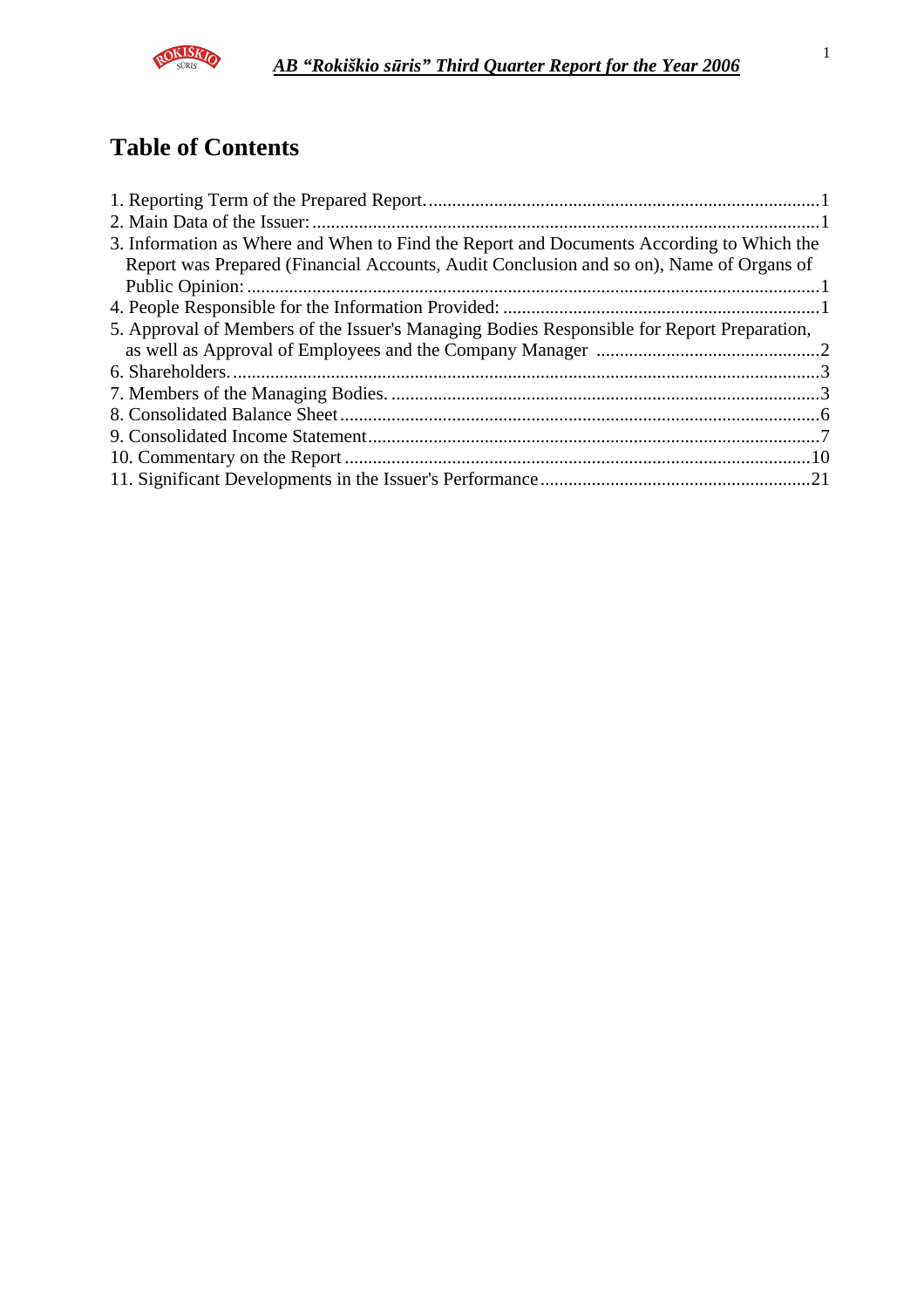

#### **I. GENERAL INFORMATION**

## **1. Reporting term of the prepared report**

The report is prepared for the third quarter of the year 2006.

## **2. Main data of the issuer:**

Name of issuer – **joint stock company "Rokiškio s**ū**ris".**  Juridical organisational form – joint stock company "Rokiškio sūris". Address - Pramonės str.3, LT 42150 Rokiškis, Republic of Lithuania. Telephone: +370 458 55 200, fax +370 458 55 300. E-mail address: rokiskio.suris@rokiskio.com Website: www.rokiskio.com

AB "Rokiškio sūris" is a joint stock company. It was registered on 28<sup>th</sup> February 1992 at the Directorate of Rokiskis region. Reregistered on  $28<sup>th</sup>$  November 1995 at the Ministry of Economics of the Republic of Lithuania. Company code - 173057512. Manager of legal persons registry – State company "Registrų centras".

The authorized capital of AB "Rokiškio sūris" registered in on  $19<sup>th</sup>$  July 1999 is LTL 47.462.700 (forty seven million four hundred sixty two thousand seven hundred litas).

## **3. Information as where and when to find the report and documents according to which the report was prepared (financial accounts, audit conclusion and so on), name of organs of public opinion:**

The report and documents according to which the report was prepared (financial accounts, auditor conclusion etc.), can be provided at the joint stock company "Rokiškio sūris", Pramonės str.3, Rokiškis, during working days from 8am to 15pm. or visiting the company's website www.rokiskio.com. The name of organ of public opinion – daily "Lietuvos rytas".

## **4. People responsible for the information provided:**

#### **4.1.**

Antanas Trumpa – Chief Executive Officer of AB "Rokiškio sūris". Tel: +370 458 55200 , Fax +370 458 55300

Antanas Kavaliauskas – Chief Financial Officer of AB "Rokiškio sūris", Member of the Board of Direcotrs.

Tel.:+370 5 2102717 , Fax +370 5 2102718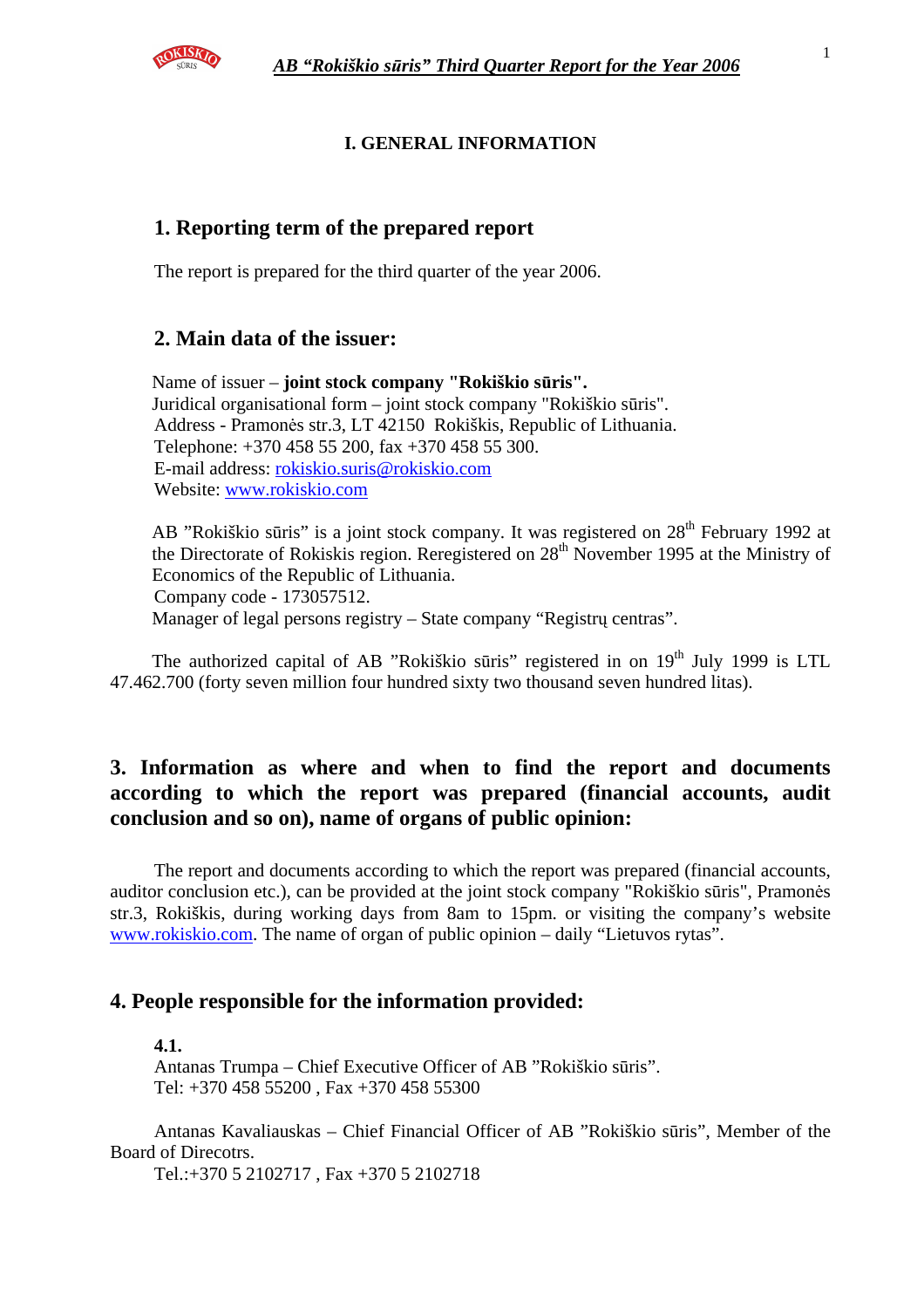

**4.2.** 

Consultant services were not necessary.

## 5. **Approval of members of the issuer's managing bodies responsible for report preparation, as well as approval of employees and the company manager.**

The Board of joint stock company "Rokiškio sūris", the company manager and chief financial officer approve that the information provided by the third Quarter report for the year 2006 is true and there is no hidden information which might influence significantly the investor decisions to buy or sell the issuer's securities, as well the price and evaluation of the securities:

Chief Executive Officer Antanas Trumpa

Chief Financial Officer Antanas Kavaliauskas

27th October 2006

Report prepared by AB "Rokiškio sūris"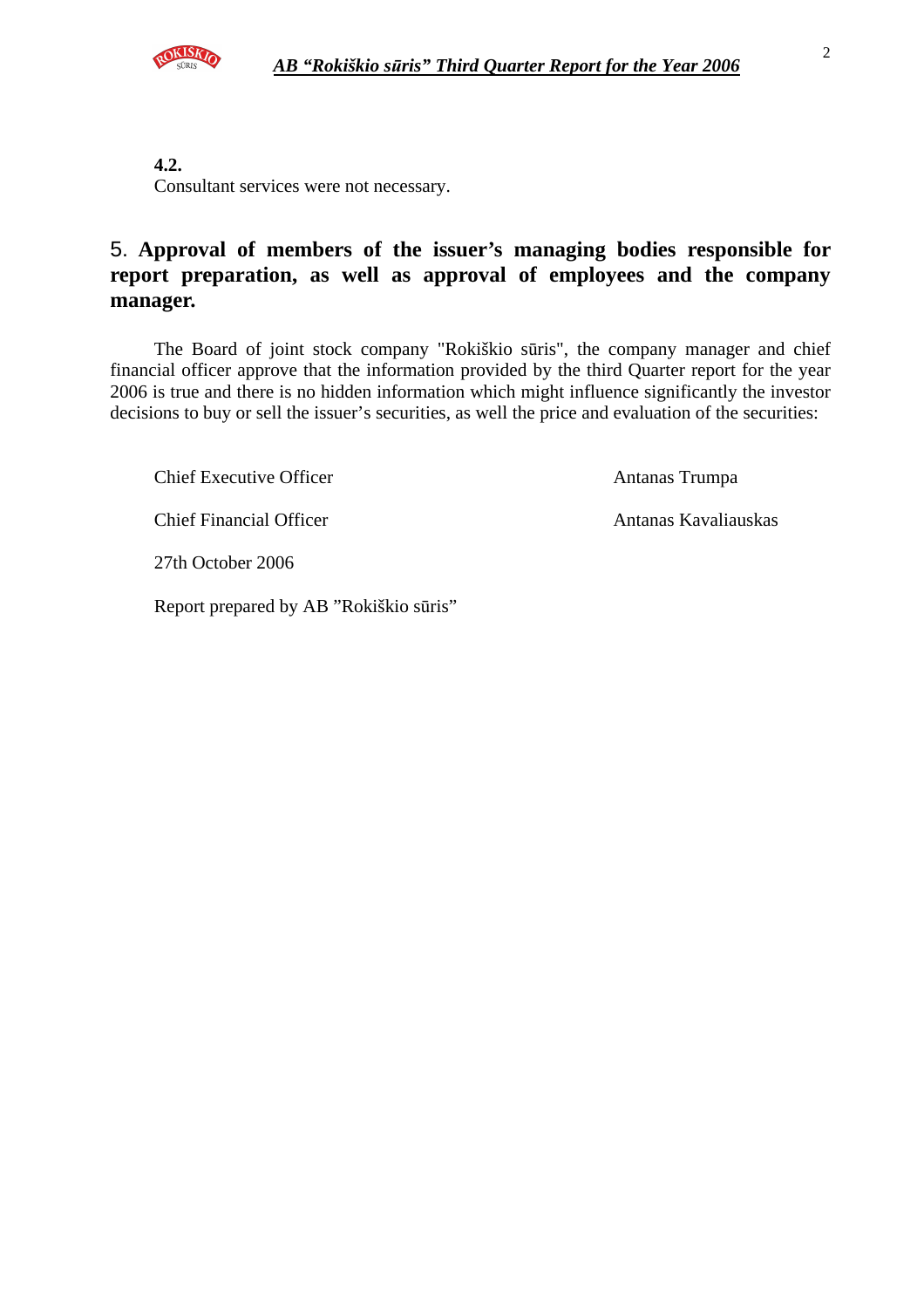

## **II. INFORMATION ON THE BIGGEST SHAREHOLDERS AND MEMBERS OF THE MANAGING BODIES**

## **6. Shareholders.**

As on 30st September 2006 the total number of shareholders was 5 264.

The biggest shareholders (shareholders having or owing over 5 per cent of the issuer's authorised capital):

| First name, last name<br><b>Company name</b>         | <b>Address</b>                                         |               | <b>Proprietary rights</b> |                                       | <b>With associated</b><br>persons |                       |
|------------------------------------------------------|--------------------------------------------------------|---------------|---------------------------|---------------------------------------|-----------------------------------|-----------------------|
|                                                      |                                                        | <b>Shares</b> | Capital<br>share%         | <b>Vote</b><br>share<br>$\frac{6}{9}$ | Capital<br>share %                | <b>Vote</b><br>share% |
| <b>UAB</b> "Pieno pramonės"<br>investicijų valdymas" | Pramonės str. 3,<br>Rokiškis                           | 989.890       | 20,85                     | 23,17                                 | 47,95                             | 53,28                 |
| <b>Antanas Trumpa</b>                                | Sodų 41a, Rokiškis                                     | 1.096.837     | 23,11                     | 25,68                                 | 47,95                             | 53,28                 |
| <b>Hansabank clients</b>                             | Liivalaia 8,<br>Tallinn<br>15040<br>Estonia            | 627.607       | 13,22                     | 14,69                                 |                                   |                       |
| Skandinaviska Enskilda<br><b>Banken AB clients</b>   | Torg<br>2,<br>Sergels<br>Stockholm,<br>10640<br>Sweden | 445.427       | 9,38                      | 10,43                                 |                                   |                       |
| AB "Rokiškio sūris"                                  | Pramonės str.3,<br>Rokiškis                            | 474.617       | 10,00                     |                                       |                                   |                       |

## **7. Members of the Managing Bodies**

AB "Rokiškio sūris" managing bodies are the general meeting of shareholders, the Board of Directors and the Chief Executive Officer.

## **7.1. Managing Bodies**

## **7.1. Board of Directors**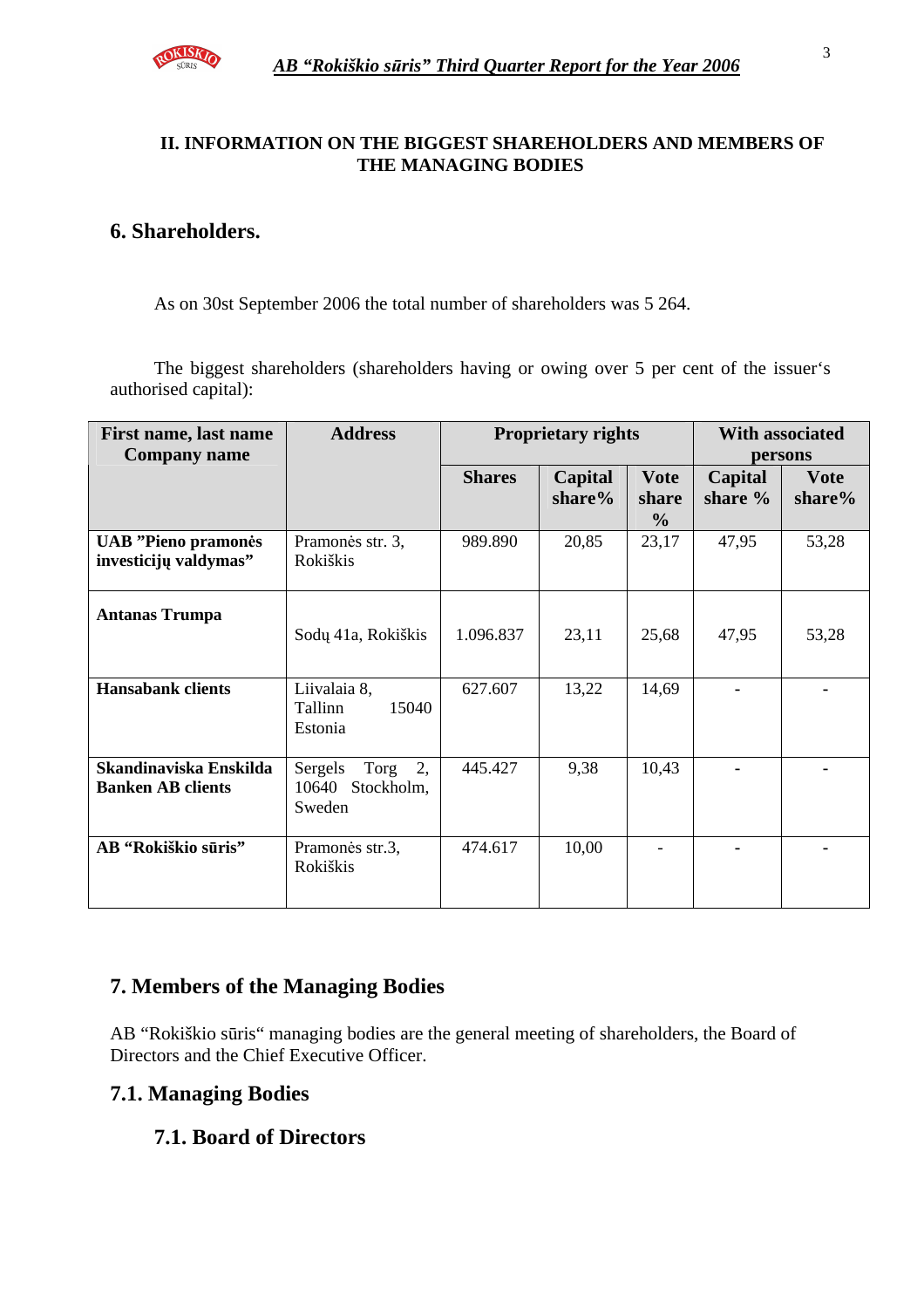



**Dalius Trumpa - C**hairman of the Board of Directors, having 1,60% of AB "Rokiškio sūris" authorised capital and 1,78% of votes.



**Antanas Kavaliauskas –** Deputy Board Chairman, Chief Financial Officer of AB "Rokiškio sūris", holding no shares in AB "Rokiškio sūris".



 **Ram**ū**nas Vanagas** – Board Member, Development and Internal Audit Director of AB "Rokiškio sūris", holding no shares in AB "Rokiškio sūris".



**Andrius Trumpa** – Board Member, Lecturer in Vilnius Gedimino Technikos Universitetas, holding 0,32% in the authorised capital of AB "Rokiškio sūris" and 0,35% votes.



Antanas Trumpa - Chief Executive Officer of AB "Rokiškio sūris", holding 23,11 % in the authorised capital of AB "Rokiškio sūris" and 25,68 % votes.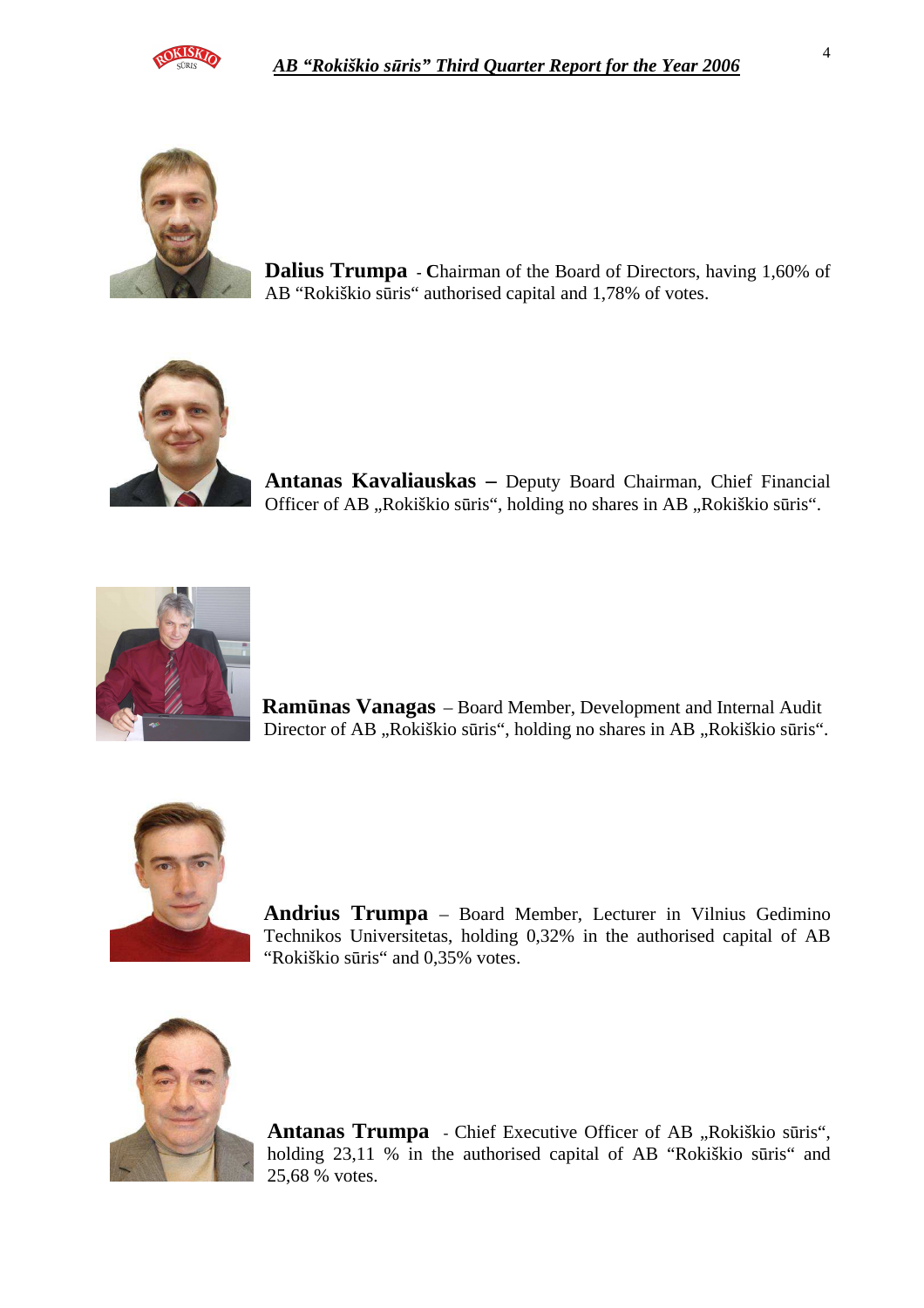

## **7.2. Participation data in the activities of other companies, enterprises and organisations with more than 5 per cent of other enterprise capital and vote share**

**Dalius Trumpa** – shareholder in UAB "Pieno pramonės investicijų valdymas", holding 3,91 % of UAB" Pieno pramonės investicijų valdymas" shares and votes, Director of UAB "Rokvalda", has no shares.

**Antanas Kavaliauskas** – shareholder in UAB "Pieno pramonės investicijų valdymas", holding 3,91 % UAB" Pieno pramonės investicijų valdymas" shares and votes.

**Ram**ū**nas Vanagas –** does not participate in the activities and capital of other companies.

**Andrius Trumpa –** does not participate in the activities and capital of other companies.

#### **Company representative:**

**Antanas Trumpa** – shareholder in UAB "Pieno pramonės investicijų valdymas", holding 74,86 % UAB" Pieno pramonės investicijų valdymas" shares and votes.

#### **Chief Financial Director**:

**Antanas Kavaliauskas** – shareholder in UAB "Pieno pramonės investicijų valdymas", holding 3,91 % UAB "Pieno pramonės investicijų valdymas" shares and votes.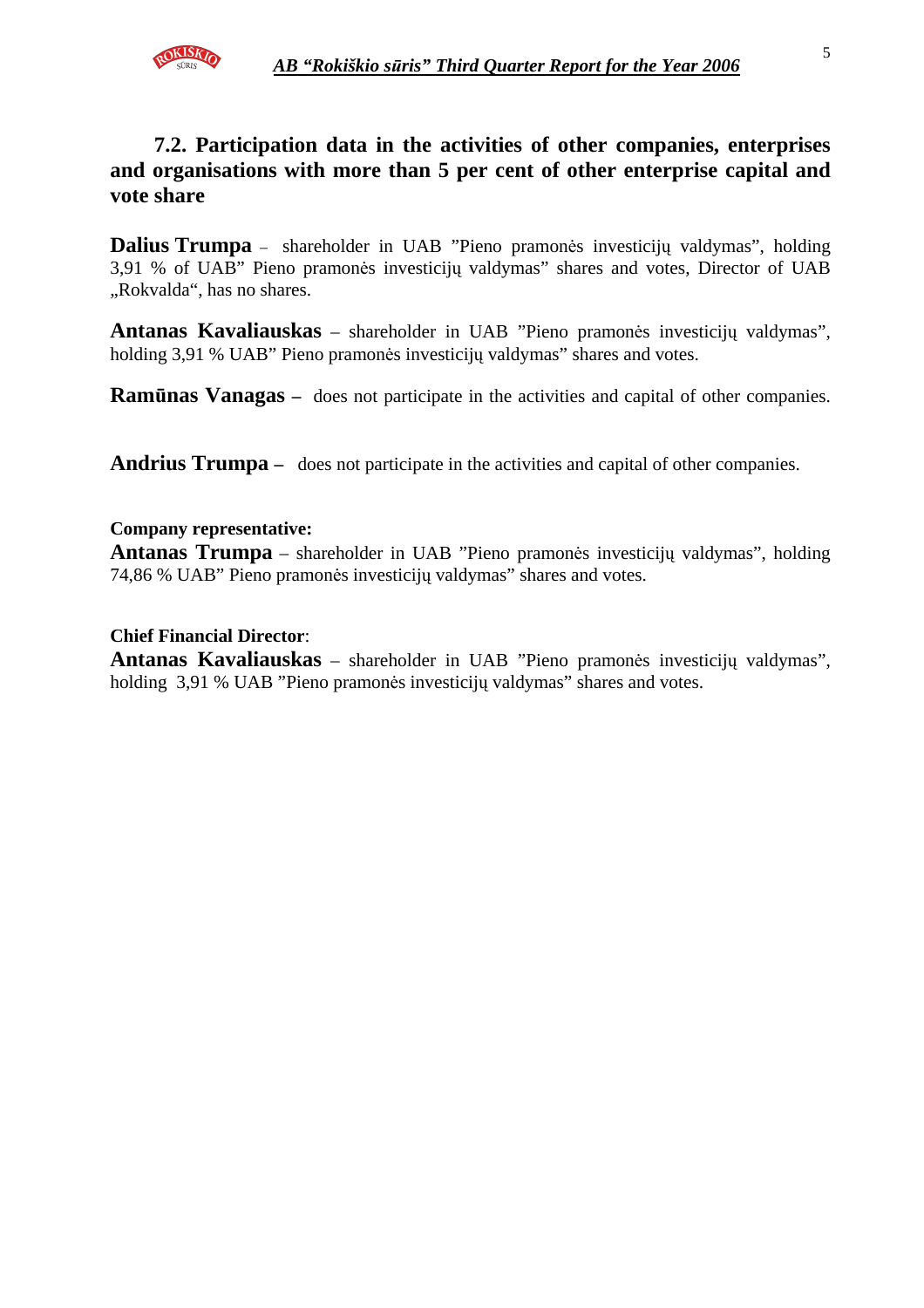

#### **III. FINANCIAL STATE**

## **8. Consolidated Balance Sheet**

#### **AB "ROKIŠKIO S**Ū**RIS"**

**CONSOLIDATED FINANCIAL ACCOUNT** 

(All tabular amounts are in LTL '000 unless otherwise stated)

|                                     | 30st September 2005 |         | 31st December 2005 |         | 30st September 2006 |         |
|-------------------------------------|---------------------|---------|--------------------|---------|---------------------|---------|
| <b>PROPERTY</b>                     |                     |         |                    |         |                     |         |
| <b>Non-current assets</b>           |                     |         |                    |         |                     |         |
| Long-term tangible assets           | 131,527             |         | 128,901            |         | 128,097             |         |
| Intangible assets (with prestige)   | 466                 |         | 1,135              |         | 656                 |         |
| Other receivables in a year         | 10,350              |         | 13,277             |         | 10,801              |         |
|                                     |                     | 142,343 |                    | 143,313 |                     | 139,554 |
| <b>Current assets</b>               |                     |         |                    |         |                     |         |
| Inventories                         | 71,128              |         | 71,115             |         | 83,262              |         |
| Receivables and advance             | 86,055              |         | 81,840             |         | 88,868              |         |
| payments                            |                     |         |                    |         |                     |         |
| Short-term investments              | 1,700               |         |                    |         |                     |         |
| Cash and cash equivalents           | 661                 |         | 3,184              |         | 551                 |         |
|                                     |                     | 159,544 |                    | 156,139 |                     | 172,681 |
| <b>Total assets</b>                 |                     | 301,887 |                    | 299,452 |                     | 312,235 |
| <b>EQUITY AND LIABILITIES</b>       |                     |         |                    |         |                     |         |
| <b>Capital and reserves</b>         |                     |         |                    |         |                     |         |
| Ordinary shares                     | 47,462              |         | 47,462             |         | 47,462              |         |
| Share premium                       | 41,474              |         | 41,473             |         | 41,473              |         |
| Reserve for acquisition of          | 10,000              |         | 10,000             |         | 10,000              |         |
| treasury shares                     |                     |         |                    |         |                     |         |
| Treasury shares                     | (16, 224)           |         | (16, 224)          |         | (20, 352)           |         |
| Other reserves                      | 69,805              |         | 69,805             |         | 69,805              |         |
| Retained earnings                   | 35,213              |         | 41,900             |         | 41,674              |         |
|                                     |                     | 187,730 |                    | 194,416 |                     | 190,062 |
| Minority interests                  | 1,468               |         |                    |         |                     |         |
|                                     |                     | 1,468   |                    |         |                     |         |
| <b>Non-current liabilities</b>      |                     |         |                    |         |                     |         |
| Non-current liabilities             | 9,206               |         | 4,253              |         | 4,253               |         |
| Deferred income                     | 9,218               |         | 8,730              |         | 7,554               |         |
| <b>Current liabilities</b>          |                     | 18,424  |                    | 12,983  |                     | 11,807  |
| Trade and other payables            | 45,365              |         | 41,352             |         | 45,017              |         |
| Borrowings                          | 48,900              |         | 50,701             |         | 45,349              |         |
|                                     |                     | 94,265  |                    | 92,053  |                     | 110,366 |
| <b>Total equity and liabilities</b> |                     | 301,887 |                    | 299,452 |                     | 312,235 |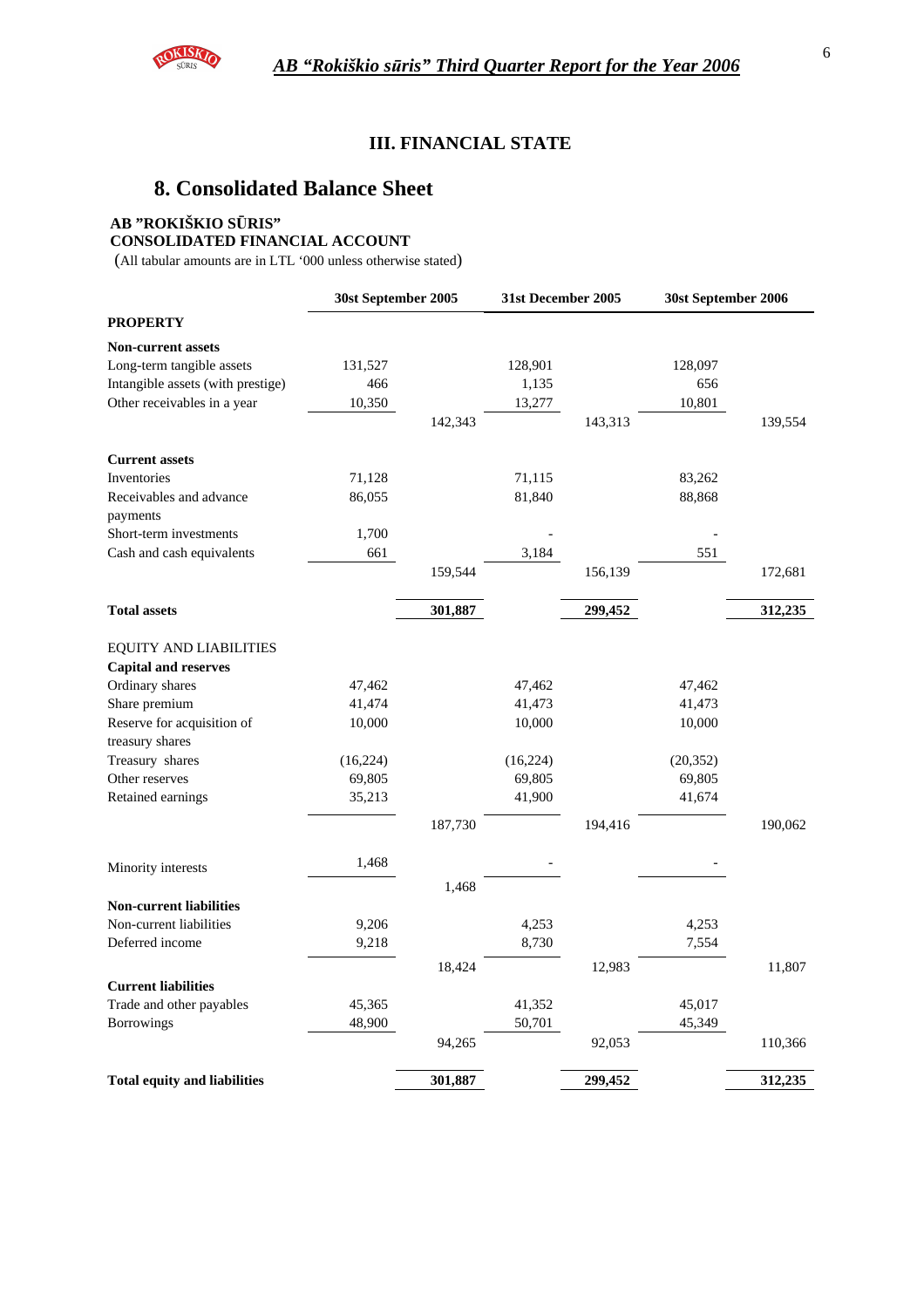

## **9. Consolidated Income Statement**

#### **AB "ROKIŠKIO S**Ū**RIS" CONSOLIDATED FINANCIAL ACCOUNT 31ST MARCH 2006**

(All tabular amounts are in LTL '000 unless otherwise stated)

|                                | 9 Month period ended<br>$30^{\rm th}$ September | 9 Month period ended<br>$30^{\rm th}$ September |
|--------------------------------|-------------------------------------------------|-------------------------------------------------|
|                                | 2005                                            | 2006                                            |
|                                |                                                 |                                                 |
| Sales                          | 332,357                                         | 377,586                                         |
| Cost of sales                  | (280, 156)                                      | (330, 024)                                      |
| Gross profit                   | 52,201                                          | 47,562                                          |
| Selling and marketing expenses | (32, 439)                                       | (33,068)                                        |
| Operating profit               | 19,762                                          | 14,494                                          |
| Finance costs                  | (1,669)                                         | (1,644)                                         |
| Profit before tax              | 18,093                                          | 12,850                                          |
| Income tax                     | (2,951)                                         | (2,797)                                         |
| Operating activity income      | 15,142                                          | 10,053                                          |
| Minority interests             |                                                 |                                                 |
| Net profit                     | 15,142                                          | 10,053                                          |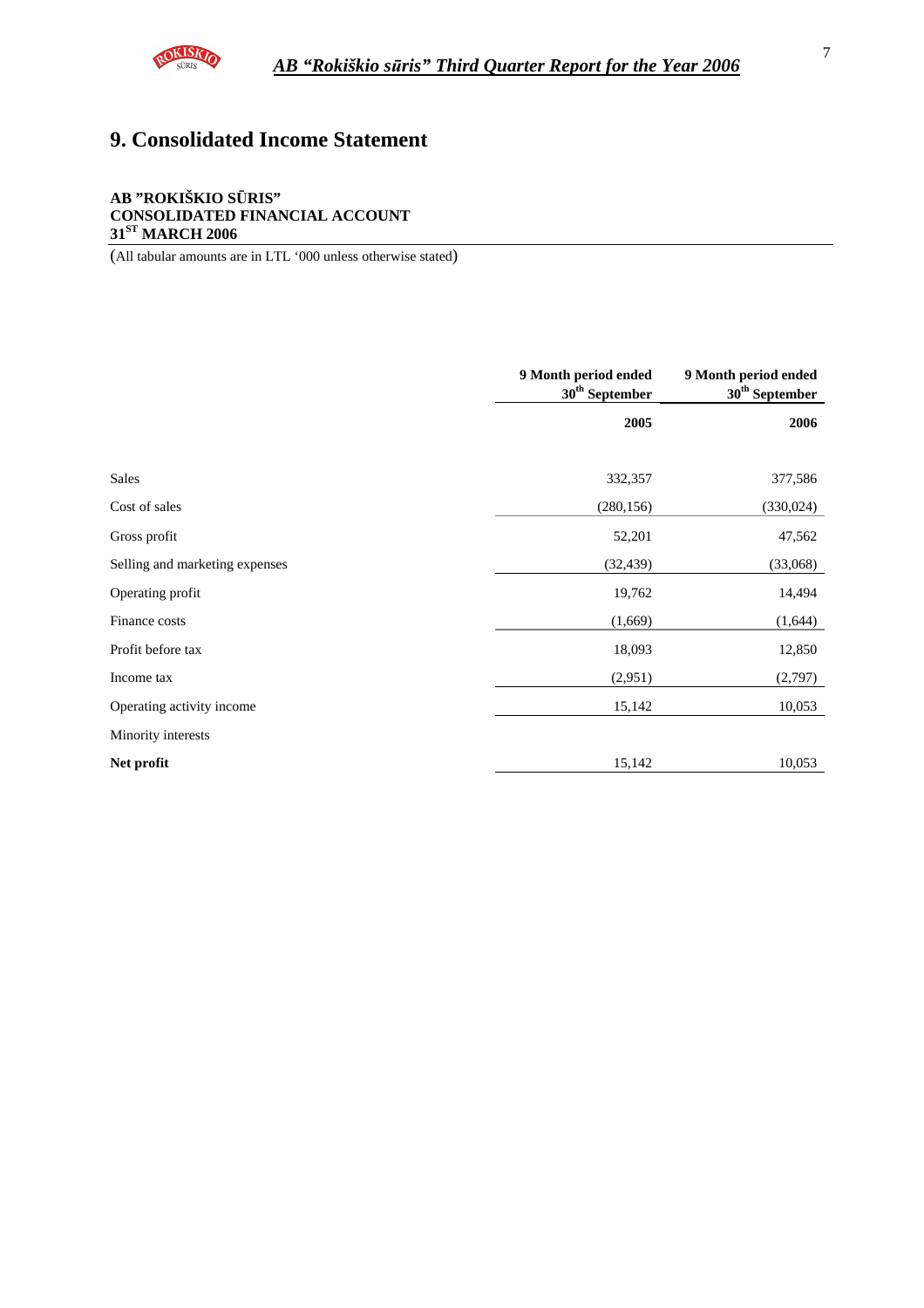

## **Consolidated Cash Flow Statement (thousand LTL)**

|                                                                                        |                   | 9 Month period ended 30 <sup>th</sup><br>September |
|----------------------------------------------------------------------------------------|-------------------|----------------------------------------------------|
| Operating activities                                                                   | 2005              | 2006                                               |
| Profit before tax and minority interest                                                | 15,142            | 10,053                                             |
| Corrections:                                                                           |                   |                                                    |
| depreciation                                                                           | 14,864            | 15,050                                             |
| depreciation (negative prestige not included)<br>٠                                     | 418               | 574                                                |
| written off long-term tangible assets<br>٠                                             | 116               | 1,867                                              |
| loss in long-term tangible asset sales<br>٠                                            | 951               | 12                                                 |
| loss in investment sales<br>٠                                                          | 202               |                                                    |
| profit in fair investment value change<br>٠                                            |                   |                                                    |
| interest expenses<br>٠                                                                 | 1,239             | 1,636                                              |
| interest income<br>٠                                                                   | (208)             | (218)                                              |
| prestige change<br>٠                                                                   | (92)              |                                                    |
| putting off for receivables and written off bad debts<br>٠                             |                   |                                                    |
| putting off for inventories and written off inventories<br>٠                           |                   |                                                    |
| premium accumulation<br>٠                                                              | 1,584             | 1,000                                              |
| vacation reserve accumulation<br>٠                                                     |                   |                                                    |
| net unrealized currency exchange profit<br>٠                                           | (138)             | (209)                                              |
| income in fair value change of derivative financial means<br>٠                         |                   |                                                    |
| export subsidies received<br>٠                                                         | (10,519)          | (13,272)                                           |
| depreciation of long-term tangible asset support                                       | (1,471)           | (1, 475)                                           |
| Circulating capital changes:                                                           |                   |                                                    |
| - inventories                                                                          | (16,598)          | (12, 147)                                          |
| - payables                                                                             | 8,226             | 3,666                                              |
| - receivables and advance payments                                                     | (11,767)          | 7,786                                              |
| Cash flows generated from operating activities                                         | 1,949             | 14,323                                             |
| Interest paid                                                                          | (1,239)           | (1,636)                                            |
| Income tax paid                                                                        | (2,916)           | (5,505)                                            |
| Cash flows from operating activities                                                   | (2,206)           | 7,182                                              |
| Investing activities                                                                   |                   |                                                    |
| Purchase of long-term tangible assets                                                  | (9,245)           | (12, 405)                                          |
| Purchase of intangible assets                                                          | (27)              |                                                    |
| Purchase of investments                                                                |                   |                                                    |
| Loans granted to farmers and employees<br>Proceeds from long-term tangible asset sales | (3,429)<br>1,891  | (487)<br>212                                       |
| Repayments of loans granted to farmers and employees                                   | 3,926             | 2,066                                              |
| Interest received                                                                      | 208               | 218                                                |
| Subsidies for long-term tangible assets                                                |                   |                                                    |
| Net cash flows from investing activities                                               | (6,676)           | (10, 396)                                          |
| Financing activities                                                                   |                   |                                                    |
| Acquisition of treasury shares                                                         |                   | (4,128)                                            |
| Finance lease principal payments                                                       | (225)             | (157)                                              |
| Loans granted                                                                          | 406,375           | 241,701                                            |
| Loan repayments received                                                               | (386, 132)        | (226,793)                                          |
| Dividends paid<br>Proceeds from sale of property, plant and equipment                  | (21,771)<br>6,984 | (10,042)                                           |
|                                                                                        |                   |                                                    |
| Net cash flows from financing activities                                               | 5,231             | 581                                                |
| Net increase in cash and cash equivalents                                              | (3,651)           | (2,633)                                            |
| Cash and cash equivalents at the beginning of the period                               | 4,312             | 3,184                                              |
| Cash and cash equivalents at the end of the period                                     | 661               | 551                                                |
|                                                                                        |                   |                                                    |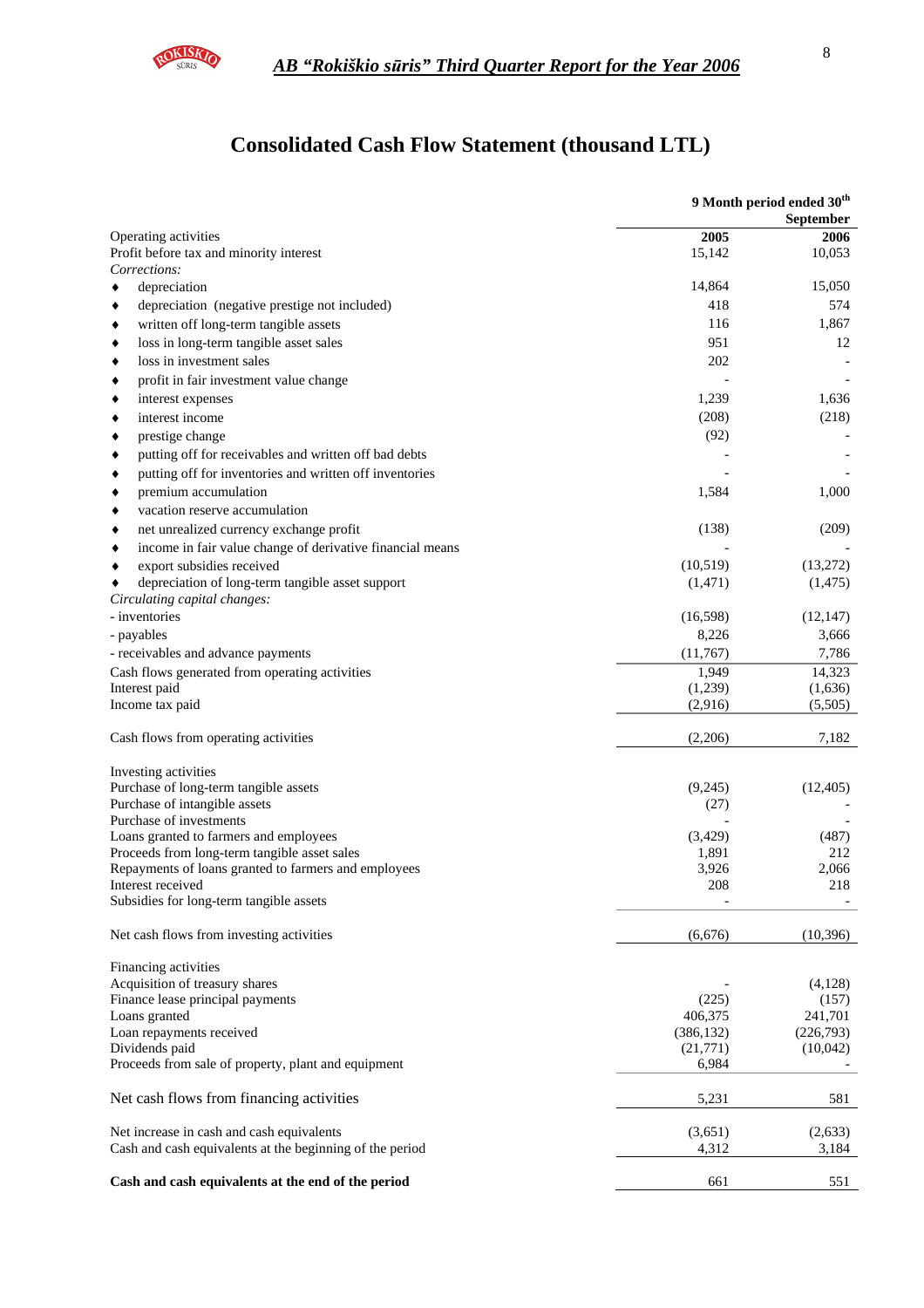

## **Consolidated Own Capital Change Statement (thousand LTL)**

|                                                                              |                         |                         |                                                            | <b>Attributed to Company Owners</b> |                                                                                  |                                               |                             |                                                      |                             |
|------------------------------------------------------------------------------|-------------------------|-------------------------|------------------------------------------------------------|-------------------------------------|----------------------------------------------------------------------------------|-----------------------------------------------|-----------------------------|------------------------------------------------------|-----------------------------|
|                                                                              | <b>Share</b><br>capital | <b>Share</b><br>premium | <b>Reserve for</b><br>acquisition<br>of treasury<br>shares | <b>Treasury</b><br>shares           | Other<br>reserves                                                                | <b>Retained</b><br>earnings                   | <b>Total</b>                | <b>Minority</b><br>interest                          | <b>Total</b>                |
| Net book amount at 31 st<br>December 2005                                    | 47,462                  | 41,473                  | 10,000                                                     | (16, 224)                           | 69,805                                                                           | 41,900                                        | 194,416                     | $\blacksquare$                                       | 194,416                     |
| Acquisition of treasury shares<br>Dividends paid for year 2005<br>Net profit |                         |                         |                                                            | (4128)<br>$\overline{a}$            | $\overline{\phantom{a}}$<br>$\overline{\phantom{a}}$<br>$\overline{\phantom{a}}$ | $\overline{\phantom{a}}$<br>(10279)<br>10 053 | (4128)<br>(10279)<br>10 053 | $\overline{\phantom{a}}$<br>$\overline{\phantom{a}}$ | (4128)<br>(10279)<br>10 053 |
| Net book amount at 30 <sup>th</sup><br>September, 2006                       | 47462                   | 41 473                  | 10 000                                                     | (20352)                             | 69 805                                                                           | 41 674                                        | 190 062                     | $\overline{\phantom{a}}$                             | 190 062                     |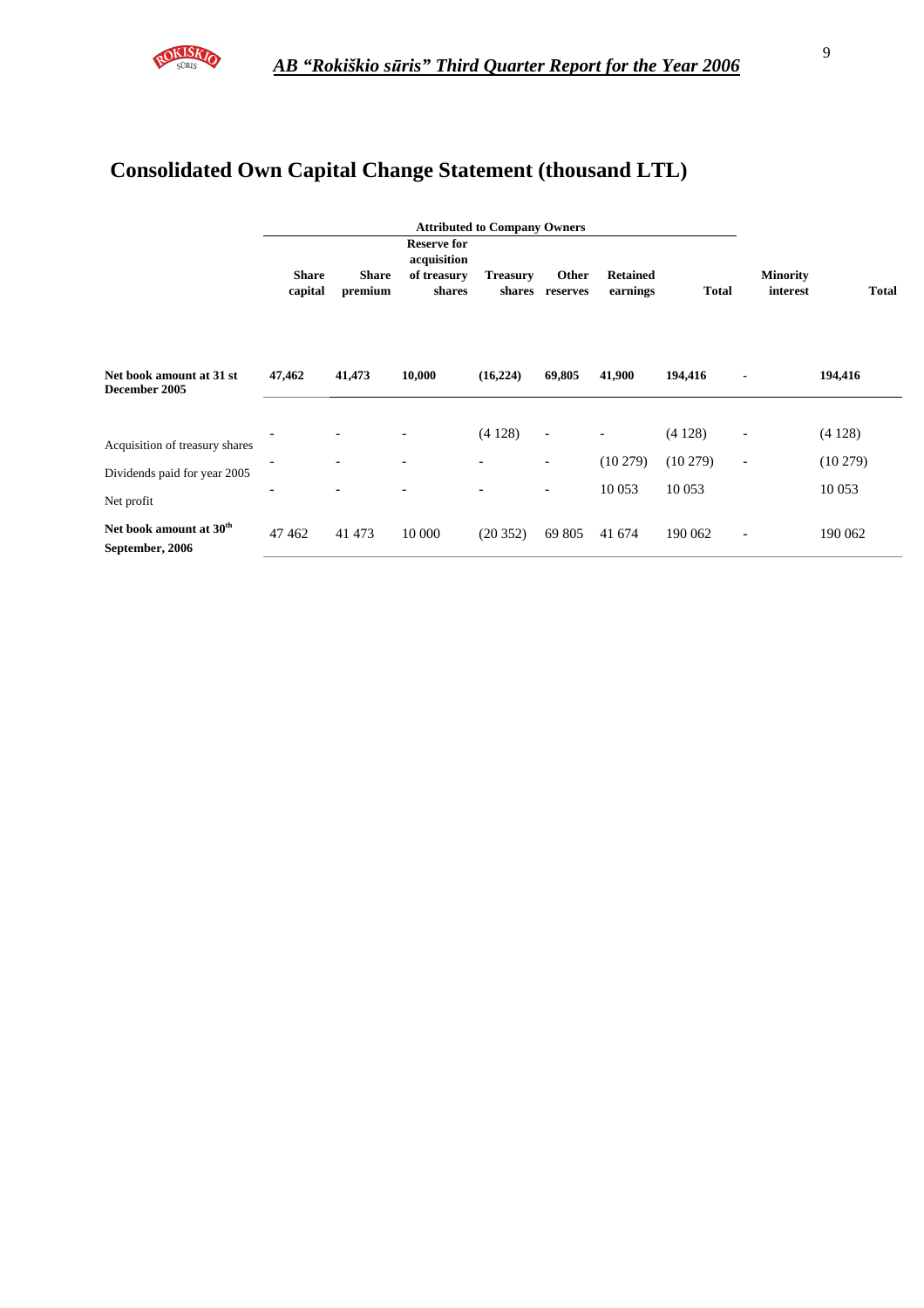

### **10. Commentary on the Report**

#### General information

The joint stock company "Rokiškio sūris" (henceforth – the company) is a listed joint stock company located in Rokiskis.

AB "Rokiškio sūris" shares are traded at the National Stock Exchange on the official trade list.

The Consolidated Group (henceforth – the Group) consists of the company and two of its subsidiary companies. They are: Utenos pienas and Ukmerges pienine. All subsidiaries are situated in Lithuania.

The Group's main performance is production of fermented cheese and other dairy products. On 30<sup>th</sup> September 2006 there were 1 826 employees working in the Group (compared to 1 907 employees as on  $30<sup>th</sup>$  September 2005).

#### **Accounting Principles**

#### Preparation Basis

This consolidated financial account has been prepared according to International Financial Reporting Standards as adopted by the European Union and International Financial Reporting Standards issued by the IASB. All International Financial Reporting Standards issued by the IASB and effective at the time of preparing these consolidated financial statements have been adopted by the EU through the endorsement procedure established by the European Commission, with the exception of the International Accounting Standard IAS 39 "Financial Instruments: Recognition and Measurement". Following recommendations from the Accounting Regulatory Committee, the Commission adopted the Regulations 2086/2004 and 1864/2005 requiring the use of IAS 39, excluding certain provisions on portfolio hedging of core deposits, by all listed companies from 1st January 2005.

Since the Group is not affected by the provisions regarding portfolio hedging that are not required by the EU-endorsed version of IAS 39, the accompanying financial statements comply with both International Financial Reporting Standards as adopted by the European Union and International Financial Reporting Standards issued by the IASB.

#### **The Group's report**

#### *(a) Daughter enterprises*

Daughter enterprises are the enterprises where the Group has the right to control their finance and performance policy. Usually this kind of control is possible when the company has more than a half of shares with the right to vote. Complete consolidation of daughter enterprises begins from the day when the Group takes control over these enterprises, and, on the other hand, consolidation is stopped with the loss of such control.

To acquire daughter enterprises the Group applies the method of purchase. Acquisition at cost price is determined by adding fair transfer property value, treasury share value and liability value to direct acquisition costs on the day of purchase. In case of business mergers, identified acquired assets and liabilities, as well as undetermined liabilities, in the beginning are evaluated at fair prices on the day of purchase, regardless of any minority share size. Part of the purchase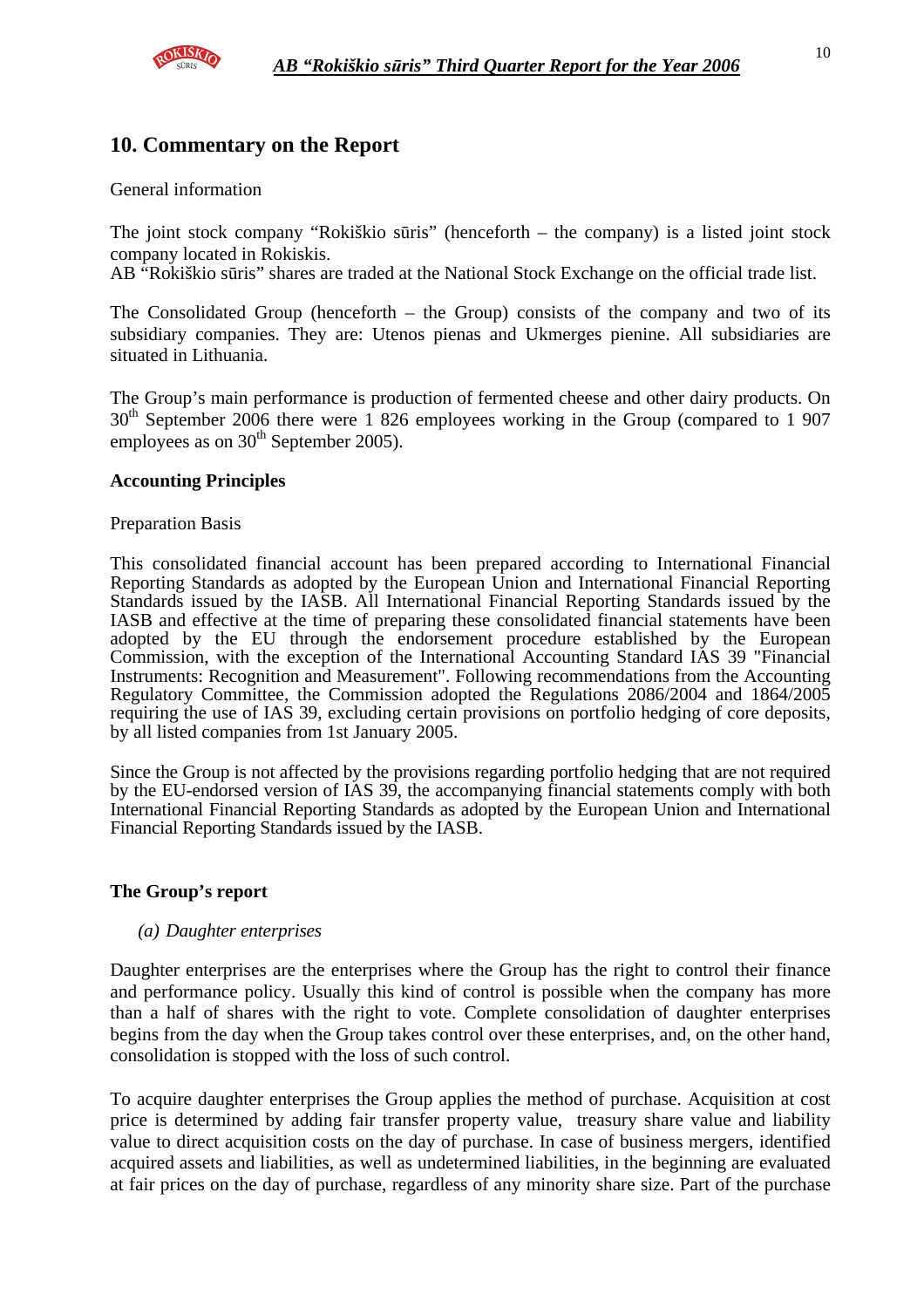

cost exceeding the fair value of the Group's purchased daughter enterprise net assets is counted as prestige. In case purchase costs are smaller than the fair value of the Group's purchased daughter enterprise net assets, the difference in price is directly acknowledged in the income statement.

Transactions among the Group's enterprises, residual values and retained transaction earnings between the Group's enterprises are eliminated. Unrealised loss is eliminated too; however, it is considered to be the sign of transfer asset value decrease. The accounting principles of daughter enterprises were changed where necessary in order to ensure their consistency with the accounting principles applied by the Group.

#### *(b) Transactions and Minority Share*

The Group considers transactions with minority shareholders to be the transactions with parties not belonging to the Group. The Group receives profit or loss from minority share sale and it is accounted in the income statement.

#### **Foreign currency exchange**

Functional and presentation currency

The financial report articles of any of the Group's enterprises are expressed in the currency of the first economic environment where the company performs its activities (henceforth called functional currency). The consolidated financial report is presented in Lithuanian litas (LTL), which is the functional and presentation currency of both the company and any of the Group enterprises.

Litas is related to euro with 3,4528 litas/ 1 euro ratio.

#### **Transactions and residual values**

Foreign currency transactions are recalculated into functional currency with the help of currency exchange rates on the day of transaction. Currency exchange profit and loss in various transaction payments, as well as in recalculation of cash assets and liability residual values, expressed in foreign currency, are accounted in the income statement.

#### **Long-term tangible assets**

The value of long-term tangible assets is valued at historical cost less accumulated depreciation.

Subsequent costs are included into the asset's carrying amount or recognized as separate assets, as appropriate, only when it is likely that in future the Group will receive economic benefits associated with the item and the cost of the item will be measured accordigly. All other repairs and maintenance expenses are charged to the income statement during the financial period in which they have been incurred.

Depreciation on property, plant and equipment is calculated using the straight-line method to allocate their cost to their residual values over their estimated useful lives, as follows: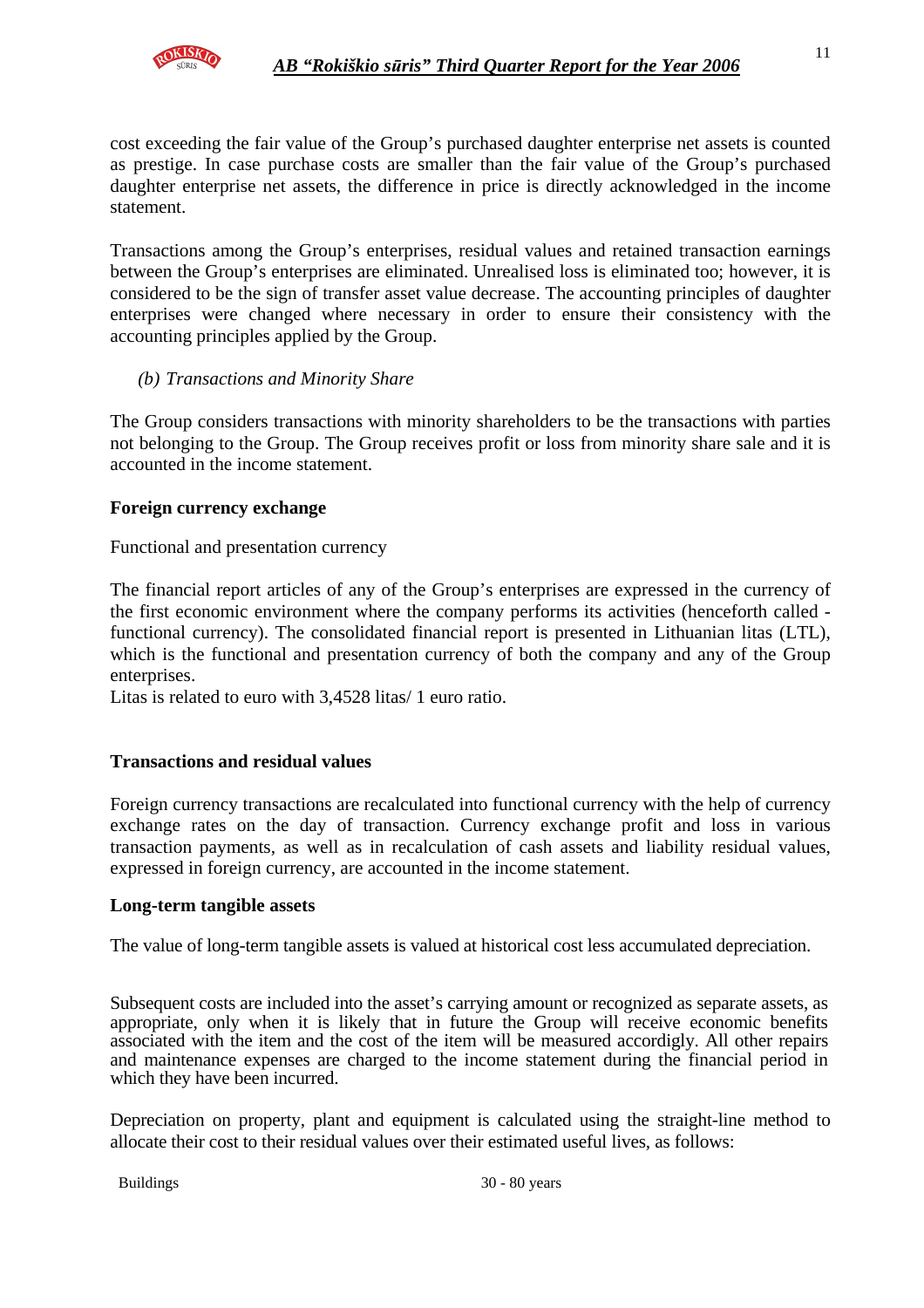

| Plant & machinery                                 | $5 - 35$ years |
|---------------------------------------------------|----------------|
| Motor vehicles                                    | $3 - 5$ years  |
| Equipment and other property, plant and equipment | $3 - 8$ years  |

The asset residual values and useful lives are reviewed, and adjusted, if appropriate, at each balance sheet date.

Where the carrying amount of an asset is greater than its estimated recoverable amount, the carrying amount is immediately reduced to its recoverable amount (Note 2.6).

Interest costs of borrowings to finance long-term tangible asset constructions are capitalised till long-term tangible assets are prepared for their further use. Other borrowing costs are recognised as expenses once experienced.

Construction in progress is transferred into appropriate long-term tangible asset groups when it is completed and the assets are ready to be used as determined.

When long-term tangible assets are written off or otherwise transferred, their costs and related depreciation are no longer deducted in financial accounts. Meanwhile profit or loss, calculated as a difference between the income and the carrying amount of transferred long-term tangible assets, are reported under operating profit.

#### **Intangible assets**

The Group's software which is expected to bring the Group material benefit in future, is valued at cost price less accumulated depreciation. Depreciation is calculated using the straight-line method for the estimated useful life from 1 to 5 years.

#### **Intangible asset value decrease**

Assets with accumulated depreciation are reviewed in order to determine their lost value when certain events or circumstances testify that their carrying amount might not be recovered. The difference of the carrying amount from the recoverable amount is reported as the asset value decrease. The recoverable amount is the fair asset value less sale costs, or the working value, depending on which of them is higher. To determine the asset value decrease, assets are grouped into the smallest groups that help determine individual cash flows (units creating cash flows).

#### **Financial assets**

The Group classifies its financial assets into the following groups: 1) financial assets at fair value through profit or loss and 2) borrowings and receivables. Classification depends on financial asset destination. The managing bodies determine the classification of financial assets during their first financial statement, and later on they review it at each balance sheet date. Financial assets are calculated at their fair value through profit or loss.

This group has two subgroups: financial assets for trade and financial assets at fair value through profit or loss once acquired. The financial assets are attributed to the latter subgroup when they are bought in order to be sold shortly after. The managing body seeks not to attribute its financial assets to the financial assets at fair value through profit or loss.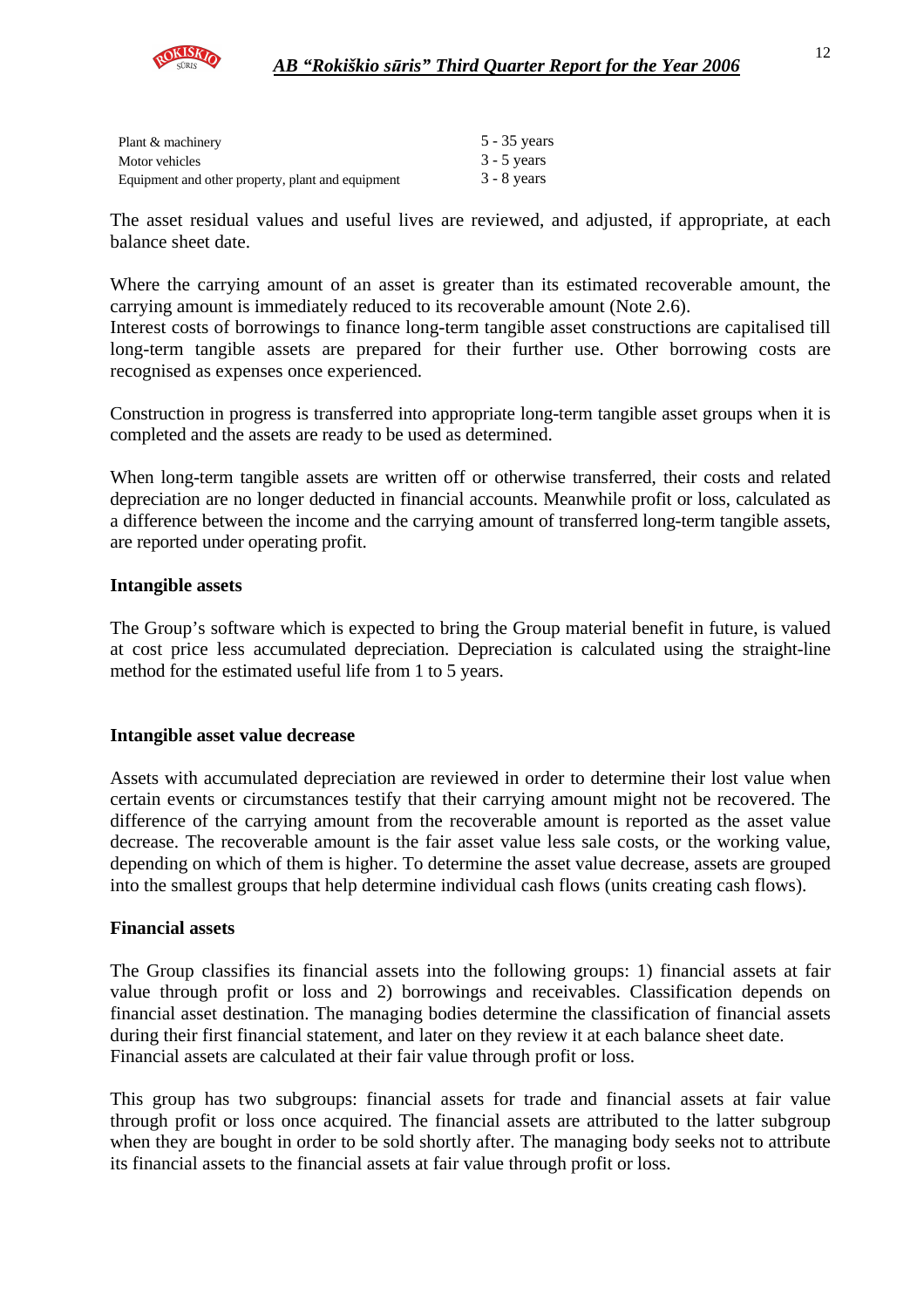

#### **Borrowings and receivables**

Borrowings and receivables are non-derivative financial assets which have fixed or determined payments and which are not quoted in the active market. They are reported as current assets when their term is no longer than 12 months from the balance sheet preparation date; otherwise, they are reported as non-current assets. In the balance sheet borrowings and receivables are reported under trade and other receivables.

Investment purchase and sale are acknowledged on the transaction day, namely, when the Group pledges to purchase or sell any property. Financial assets at fair value through profit or loss are first acknowledged at fair value, whereas transaction costs are reported under expenses in the income statement. Investments are no longer reported after the term to receive cash flows from investing activities is ended, or investments have been transferred together with the Group's assets, together with appropriate risks and benefits. Subsequently financial assets at fair value through profit or loss are acknowledged to be at fair value. Borrowings and receivables are counted at depreciation cost using effective interest rate method.

In the income statement profit or loss arising due to the fair value change in financial assets at fair value through loss or profit, including interest and dividend profit, are reported under other income (loss) net value, when necessary.

The fair value of quoted investments is based on actual market prices.

#### **Inventories**

Inventories are reported at their cost price or at their net sale value, depending on which of the values is smaller. The cost price is calculated using the method of FIFO. The cost of ready production or production in progress consists of raw material, direct labour and other direct or indirect production expenses less borrowing costs. Net sale value is a valuated sale price under usual business conditions less production completion and sale expenses.

#### **Sale and other receivables**

In the beginning receivable sums are reported at their fair value and subsequently at their depreciated cost less value decrease sum, using the method of effective interest rate. The value decrease of receivables is determined when there is objective evidence that the Group will fail in getting back all the sums during the terms determined in advance. Value decrease sum is the difference between the carrying amount and the actual value of evaluated future cash flows, discounted using the effective interest rate method. In the income statement the value decrease sum is reported under general and administrative expenses. Bad debts are written off in the year when they are determined as impossible to settle.

#### **Cash and cash equivalents**

Cash and cash equivalents are reported at their nominal value. In the cash flow statement cash and cash equivalents mean bank and cash-register money, as well as bank overdrafts. In the balance sheet bank overdrafts are reported under financial debts as current liabilities.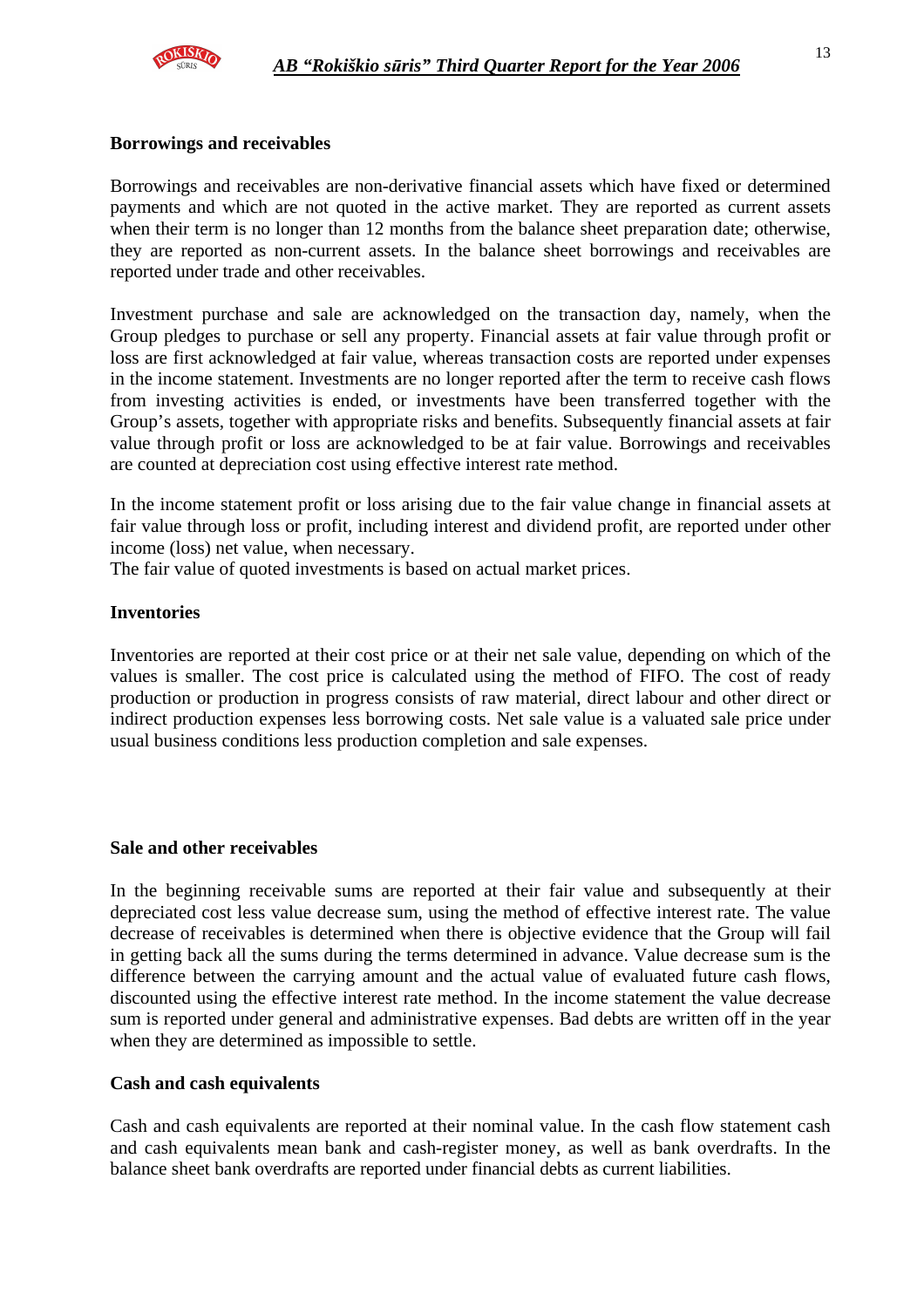

#### **Share capital**

#### *a) Ordinary registered shares*

Ordinary registered shares are reported at their nominal value. The sum received from sold shares exceeding their nominal value is reported as share premium. Additional expenses directly attributed to new share emission are reported by subtracting them from share premium.

#### *b) Treasury shares*

When the company or its daughter enterprises acquire the company shares, the sum paid for them, including all additional expenses, is subtracted from shareholder property as treasury shares until they are not sold, newly launched for sales or cancelled. When treasury shares are sold, launched for sales or cancelled no profit or loss are reported in the income statement. When such shares are subsequently sold or launched for sales again, the means received are reported as shareholders' own capital change in the consolidated balance sheet.

#### **Reserves**

#### Other reserves

Other reserves are formed following the general annual shareholder meeting decision concerning division of retained earnings. These reserves maybe used only for those objectives which are determined by the general annual shareholder meeting.

The reserve determined by law is reported under other reserves. Following the law regulations of the Republic of Lithuania, the latter reserve is obligatory. Annual transfer to the reserve determined by law makes 5 per cent of the net result. The reserve is obligatory until it reaches 10 per cent of the share capital. The reserve determined by law cannot be attributed to dividend payment, however, it maybe used to cover future losses.

#### **Reserve for acquisition of treasury shares**

This reserve is reported until the Group performs treasury share acquisition/sale. Following the law regulations of the Republic of Lithuania, the reserve is obligatory and it cannot be lower than the nominal value of treasury shares.

#### **Liabilities**

In the beginning liabilities are reported at their fair value without transaction costs. Subsequently the loans granted are reported at their depreciated cost, whereas the difference amount between the proceeds received (less transaction costs) and the loan repayments is reported in the income statement during the entire loan period using the method of effective interest rate.

#### **Put off income tax**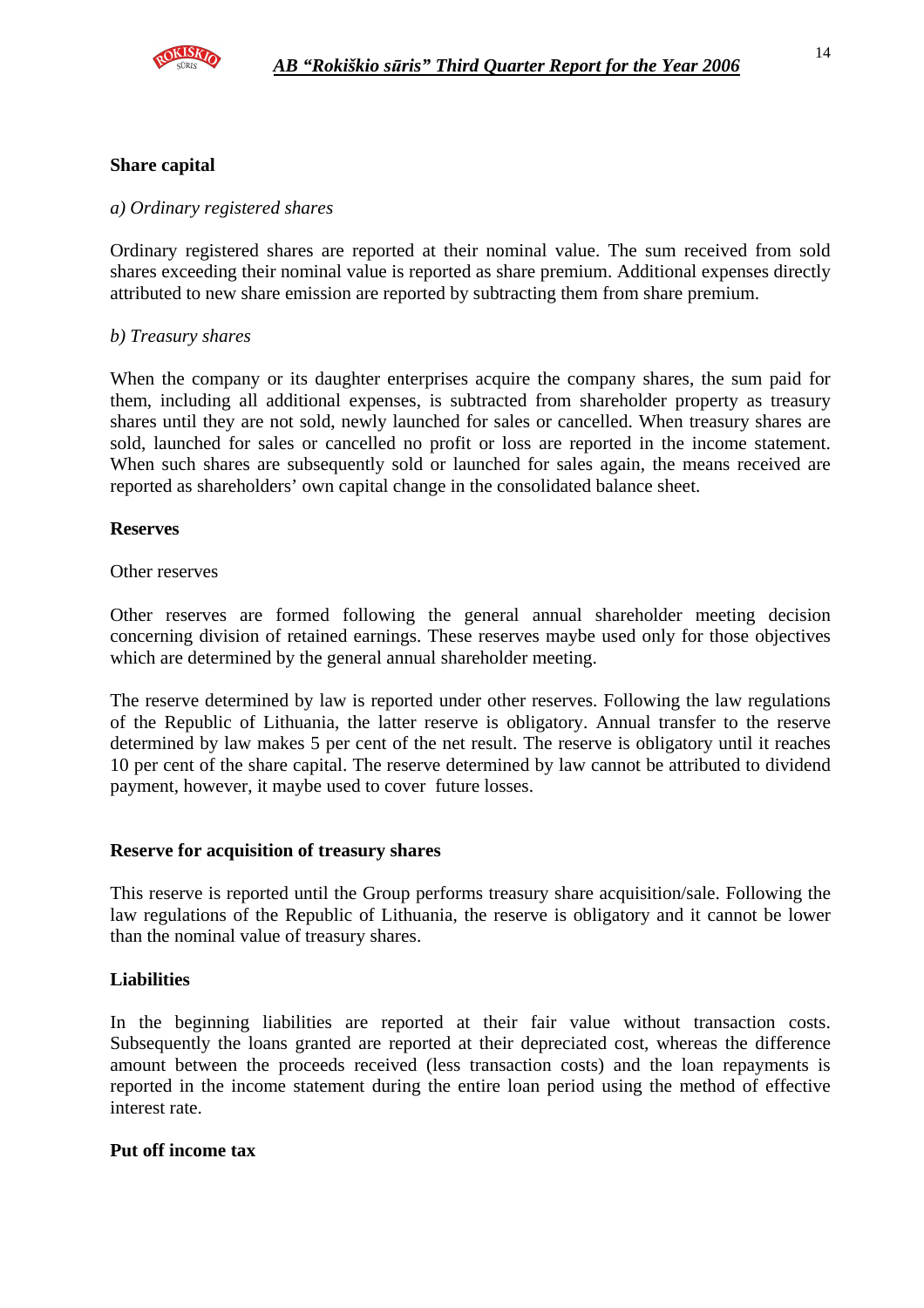Income is taxed 15 per cent (in year 2005 - 15 per cent) of income tax rate according to the laws on taxes of the Republic of Lithuania.

Following the newly accepted provisional Social Tax Law of the Republic of Lithuania, social taxes applied for taxable income for years 2006 and 2007 make 4 and 3 per cent accordingly.

Put off income tax is counted using the method of liabilities for temporary differences, resulting between the assets and the taxable liability basis, as well as its balance sheet value in the consolidated financial account. It is not acknowledged in case it is accumulated due to the primary asset or liability acknowledgement in other than business merger types of transactions, where put off income tax has no influence both on the carrying and on the taxable profit or loss. Put off income tax is calculated using the tax rates (and laws) confirmed on the balance sheet preparation day. The latter tax rates are applied on the day when income tax assets are sold or tax liabilities are implemented.

Put off income tax assets are acknowledged in those amounts that are expected to be received in terms of taxable profit, sufficient to cover temporary differences.

Put off income tax is calculated for temporary differences due to investments made into daughter enterprises, except when the Group controls the temporary difference cover period and temporary differences are not likely to be covered shortly.

#### **Leasing and leased assets, where the Group is a lessee**

#### *(a) Leasing*

The use of long-term tangible assets, where the Group basically accepts all risks and benefits in relation to proprietary rights, is called leasing. In the beginning leasing is capitalised into the smaller of the two amounts, namely, either the fair value of leased long-term tangible assets or the current value of evaluated minimal lease payments. The lease payment is divided into liabilities and financing costs in order to form a constant interest rate for the remaining lease liability balance. Accordingly, lease payments less future financing costs are reported under longterm payables, except when payments are to be performed in 12 months; this way they are reported under current liabilities. Long-term tangible assets acquired in terms of leasing are depreciated during their functional working period or during the leasing period, depending on which of the two is shorter.

#### **Leasing and leased assets, where the Group is a lessee (continued)**

#### *(b) Leasing*

Leased assets where a lessee preserves a significant part of risk and leased asset benefit, are called leasing. In the income statement lease payments (less any of the lessee's received allowances) are acknowledged as expenses in proportion to the entire leasing period.

#### **Payments to employees**

Social insurance payments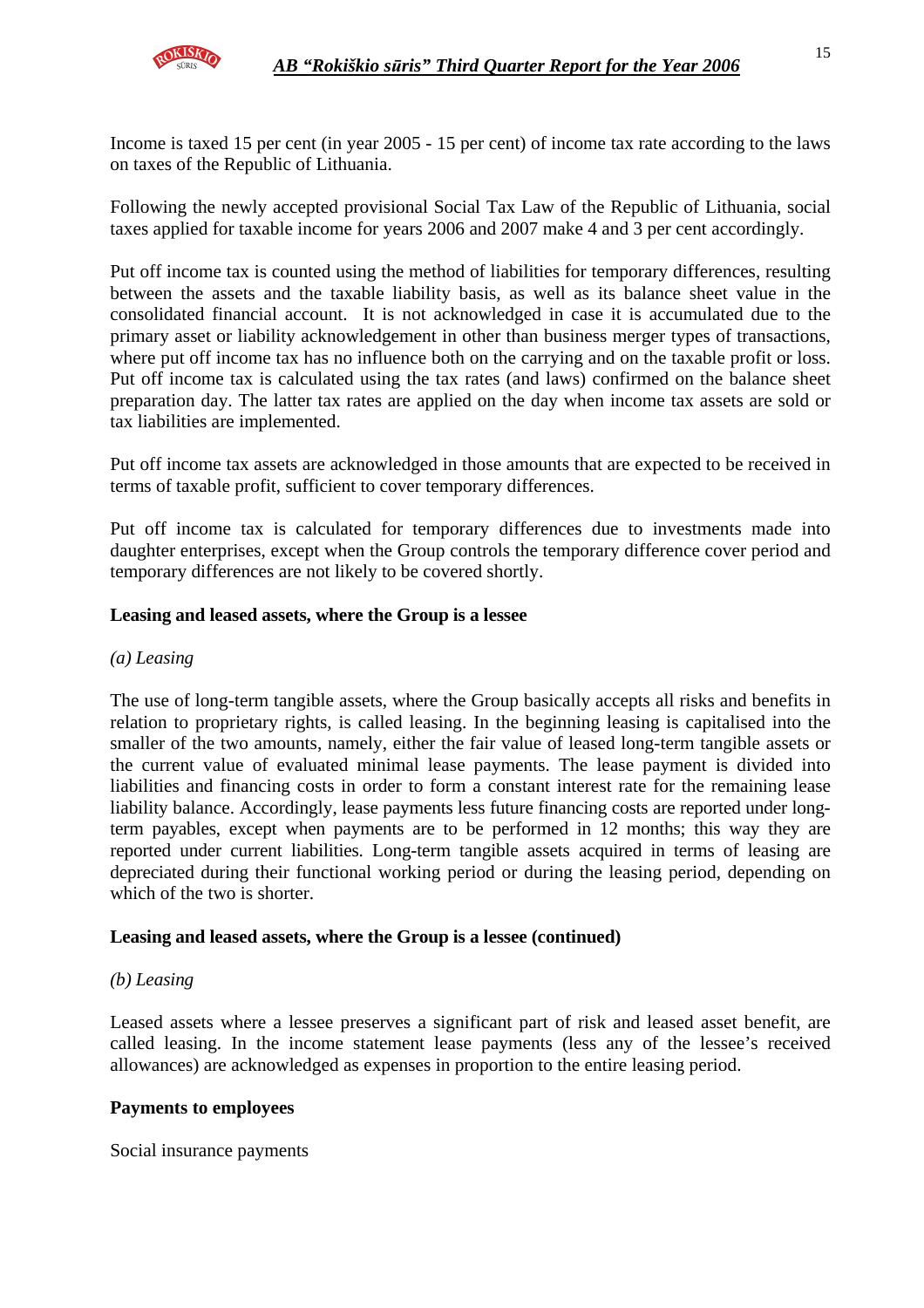

For its employees the Group pays social income payments to the State Social Insurance Fund (henceforth – the fund), following a determined payment plan and in accordance to local legal act requirements. The determined payment plan is a plan, according to which the Group makes constant payments to the fund. In case the fund does not have enough property to provide all employees with payment related to their service in the actual or passed period, the Group has no more legal or constructive obligation to continue constant payments. Social insurance payments are considered to be expenses, following accumulation principle. They are reported under salary expenses.

Leave payouts

Leave payouts are paid to employees when they terminate their work relations with the employer before the usual pension leave or when an employee voluntarily takes a decision to leave work in exchange to such payments. The Group agrees to pay leave payouts when it is clearly obliged to terminate its work relations with actual employees, following detailed work relation termination conditions and without any possibility of refuse, or it is obliged to pay them in exchange for a voluntary leave from work. In case leave payouts are paid later than in 12 month period from the balance sheet date, they have to be discounted up to their current value.

#### **Income acknowledgement**

Income from sale consists of the fair value of proceeds received or receivable for the goods sold and services provided during the Group's operating activities. It is received by subtracting the added value tax, returned goods and price allowances, and by removing the sales inside the Group. The income from production sale is counted only after the purchaser overtakes all the significant risks and benefits related to proprietary rights.

Interest income is acknowledged in proportion using the method of effective interest rate. When the amount of receivable sum is reduced the Group reduces its carrying amount accordingly up to the recoverable amount, consisting of evaluated future cash flows, discounted following the primary interest rate, and subsequently it counts the discount as the interest income. For decreased value loans the income interests are counted using effective primary interest rate.

#### **Dividends paid**

In the Group's financial report payment of dividends to the company's shareholders becomes obligatory only after it is confirmed by the company's shareholders.

#### **Income per share**

The general income per share is counted by dividing the shareholders' net profit by the weighted average of ordinary registered shares launched. The ordinary registered shares bought by the Group are not included since they are valued as treasury shares.

#### **Information on segments**

The Group's only business segment is production of cheese and dairy products; therefore, information on the main segment is not provided. In geographic segments goods or services are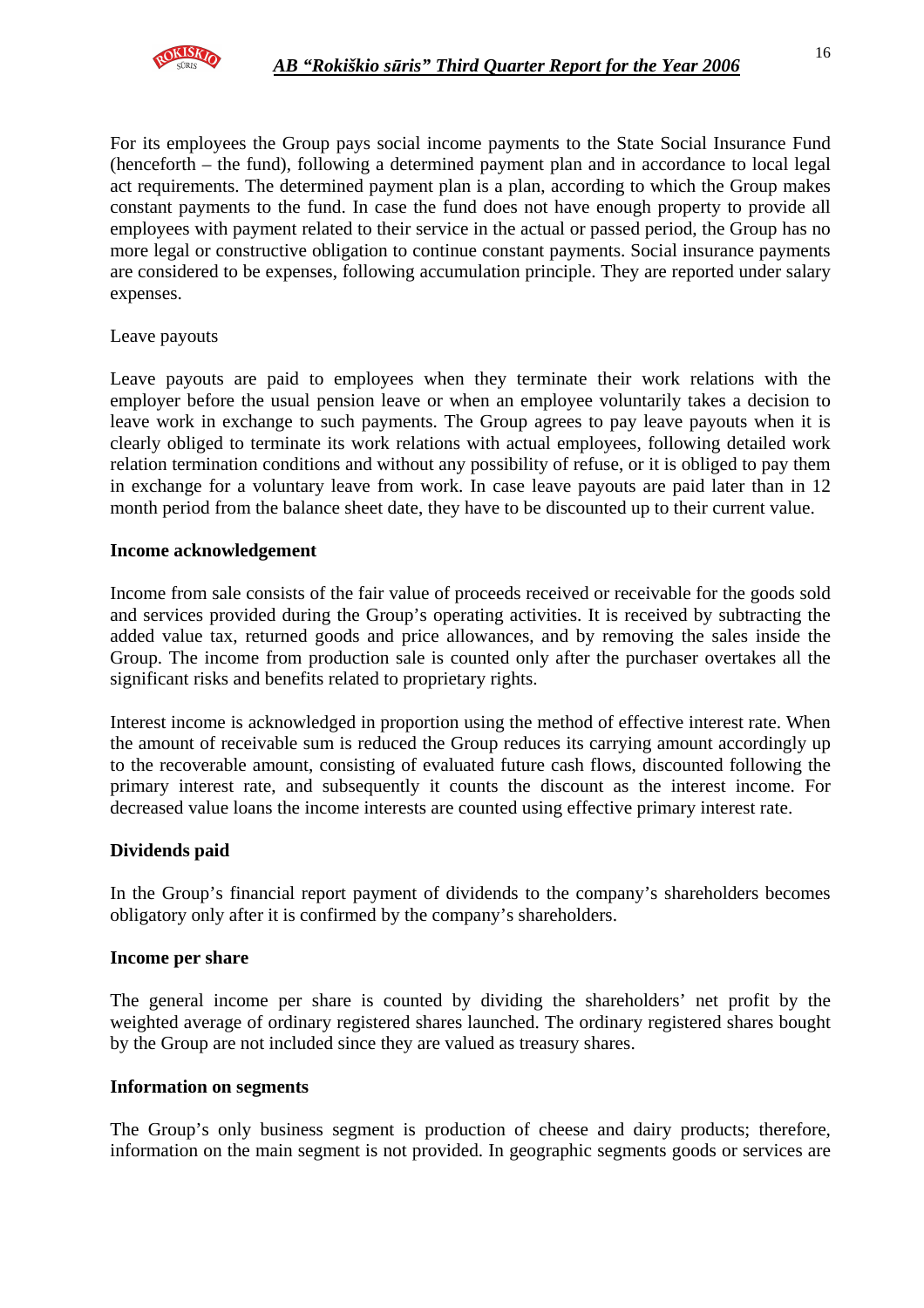

provided in special economic environment, where risk and profit differ from other component parts acting in another economic environment.

#### **Government grants and subsidies**

Governmental subsidies are counted at their fair value when there is enough evidence confirming that subsidies are to be received and the Group is in conformity with the conditions raised.

Export subsidies, paid by the Government for every ton of goods in conformity with requirements, are registered under income from sales.

In the balance sheet the government subsidies granted to finance the purchase of long-term tangible assets are reported under long-term future income. They are acknowledged as income using the straight-line method during the relative long-term tangible asset functional working period.

#### **Putting off**

Putting offs to cover restructure expenses and law suits are acknowledged when: 1) the Group has actual legal or constructive obligations related to past events, 2) it is more likely than unlikely that resources will be necessary to implement the obligation; 3) the amount of obligations maybe credibly evaluated. Putting offs are not acknowledged for future operating activity losses.

Putting offs are evaluated as the actual value of expected obligatory expenses, applying the pretax tariff which reflects actual market considerations concerning cash time value and appropriate obligation risks. Putting off increase due to period changes is acknowledged as interest costs.

#### **Financial risk management**

#### *Financial risk factors*

The Group's activities are exposed to a variety of financial risks, including the effects of changes in debt and equity market prices, foreign currency exchange rates and interest rates. The Group's overall risk management programme focuses on the unpredictability of financial markets and seeks to minimise potential adverse effects on the financial performance of the Group.

#### Market risk: foreign exchange risk

The Group operates internationally, however, its exposure to foreign exchange risk is set at minimum level, since its sales outside Lithuania are performed in euro. The exchange rate of the euro and the litas is fixed by the Lithuanian National Bank.

#### Credit risk

The Group has no significant concentrations of credit risk. The Group has policies in place to ensure that sales of products are made to customers with an appropriate credit history.

#### Liquidity risk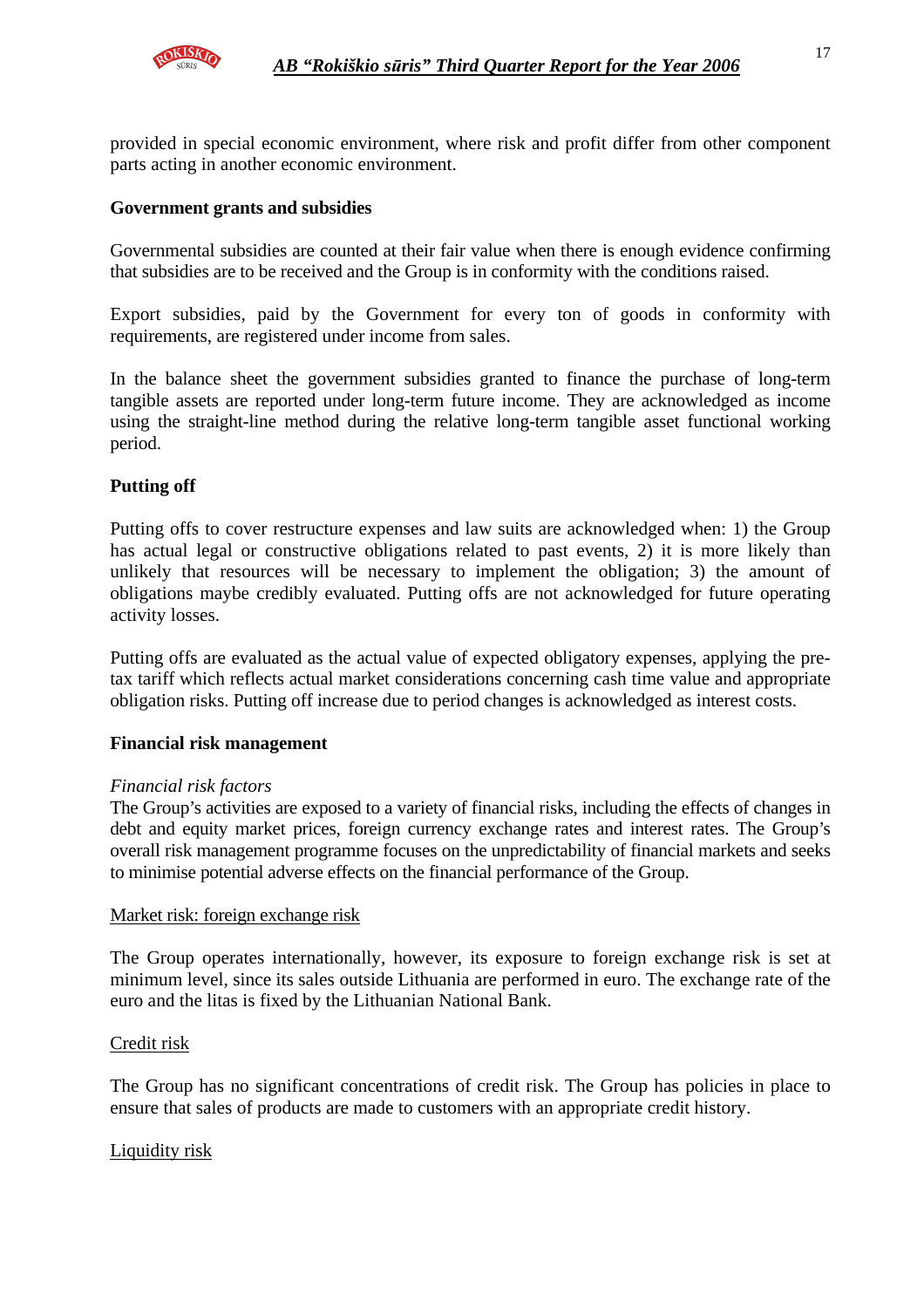

Prudent liquidity risk management allows to maintain sufficient cash and availability of funding under committed credit facilities.

#### Interest rate risk

The Group has no significant interest-bearing assets. The Group's policy is to maintain a diversified debt portfolio. The Group's income and cash flow from the main activities are not dependent on changes of market interest rate. The split between fixed and floating interest rate depends on the actual situation in the market.

#### *Fair value determination*

The nominal value of receivables less the value decrease together with the nominal value of payables correspond to their fair values. To make financial statement objectives more clear, the fair value of financial obligations is determined by discounting future contractual cash flows using actual market interest rate, applied by the Group for similar financial means.

#### **Significant accounting evaluations and decisions**

#### *Evaluation of the functional working periods of long-term tangible assets*

The Group has old buildings and equipment whose functional working periods have been evaluated according to planned product life cycles. However, economic functional working periods may differ from actual evaluations due to technical innovations or competitor actions.

#### **Information on segments**

#### *Primary segment – business segments*

The Group's main business segment is production of cheese and dairy products.

#### *Secondary segment – geographic segments*

All the Group's assets are in Lithuania. Analysis of the Group's income from sales according to markets is as follows:

| <b>Sales</b> |            |  |
|--------------|------------|--|
| 2006 09 30   | 2005 09 30 |  |
|              |            |  |
| 140,579      | 124,977    |  |
| 149,425      | 156,272    |  |
| 83,977       | 46,547     |  |
| 3,605        | 4,561      |  |
| 377,586      | 332,357    |  |
|              |            |  |

Income from sales attributed to geographic segments according to the customer's location.

Income analysis according to groups

| monto analysis according to groups | 2006 09 30 | 2005 09 30 |
|------------------------------------|------------|------------|
| <b>Product Sales</b>               | 359,214    | 320,718    |
| Export subsidies                   | 16,894     | 10,186     |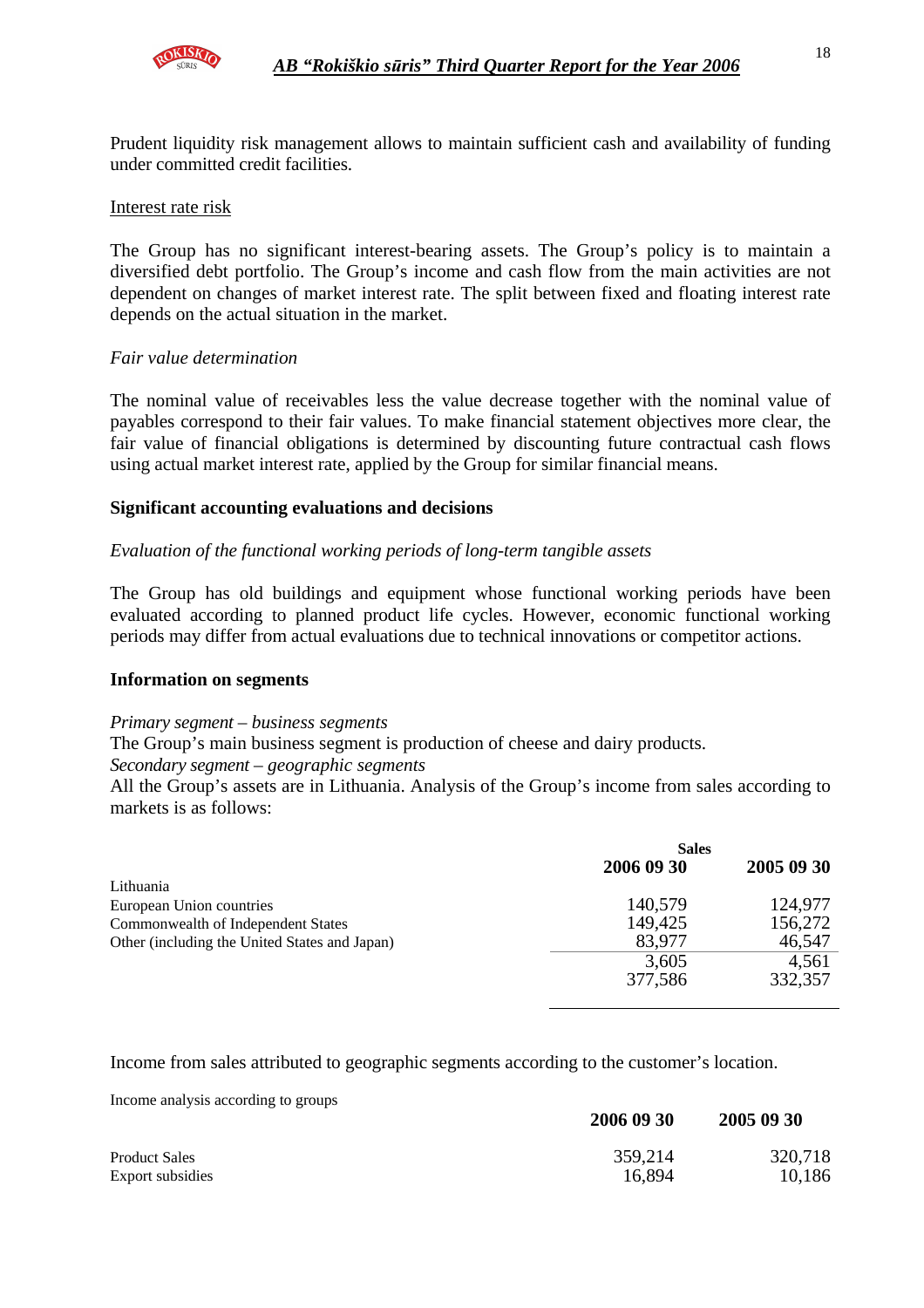

| Provided services | 1,478   | .,453   |
|-------------------|---------|---------|
|                   | 377,586 | 332,357 |

Following the European Commission's Regulation "Concerning covering export costs of milk and dairy products", starting from  $1<sup>st</sup>$  May 2004 the company has the right to receive subsidies for the cheese exported to the countries determined by the latter Regulation. Export subsidies are paid for every ton of exported production which is in conformity with the Regulation requirements. Payable export subsidies are reported under trade and other payables.

#### **Long-term tangible assets**

In the income statement the depreciation charge of long-term tangible assets is reported in the following entries: selling and marketing expenses, general and administrative expenses and cost of sales, as well as in production in progress and ready production entries.

Software and intangible asset depreciation charge are accounted in the entry of general and administrative expenses.

#### **Other receivables**

|                                      | 2006 09 30 | 2005 09 30 |
|--------------------------------------|------------|------------|
| Long-term loans granted to farmers   | 9,729      | 9,592      |
| Long-term loans granted to employees | 1,041      | 743        |
| Other                                | 31         |            |
|                                      | 10.801     | 10,350     |

The repayment terms of loans granted to farmers vary from 1 to 15 years, whereas the annual interest rate varies from 1 to 10 per cent. The weighted interest rate is 8,35 per cent.

The repayment terms of loans granted to employees vary from 5 to 25 years, whereas the interest rate for them is not calculated. The weighted interest rate is 10,32 per cent.

The company's managing bodies believe that the balance sheet values of long-term receivables are their fair values.

| <b>Inventories</b>                   |            |            |
|--------------------------------------|------------|------------|
|                                      | 2006 09 30 | 2005 09 30 |
| Raw material                         | 10,894     | 9,013      |
| Production in progress               | 13,911     | 15,344     |
| Ready production                     | 58,457     | 46,771     |
|                                      |            |            |
|                                      | 83,262     | 71,128     |
| <b>Selling and Other Receivables</b> |            |            |
|                                      | 2006 09 30 | 2005 09 30 |
| Selling receivables                  | 53,400     | 54,701     |
| Receivable export subsidies (Note 5) | 11,029     | 8,490      |
| Other receivables                    | 20,206     | 22,167     |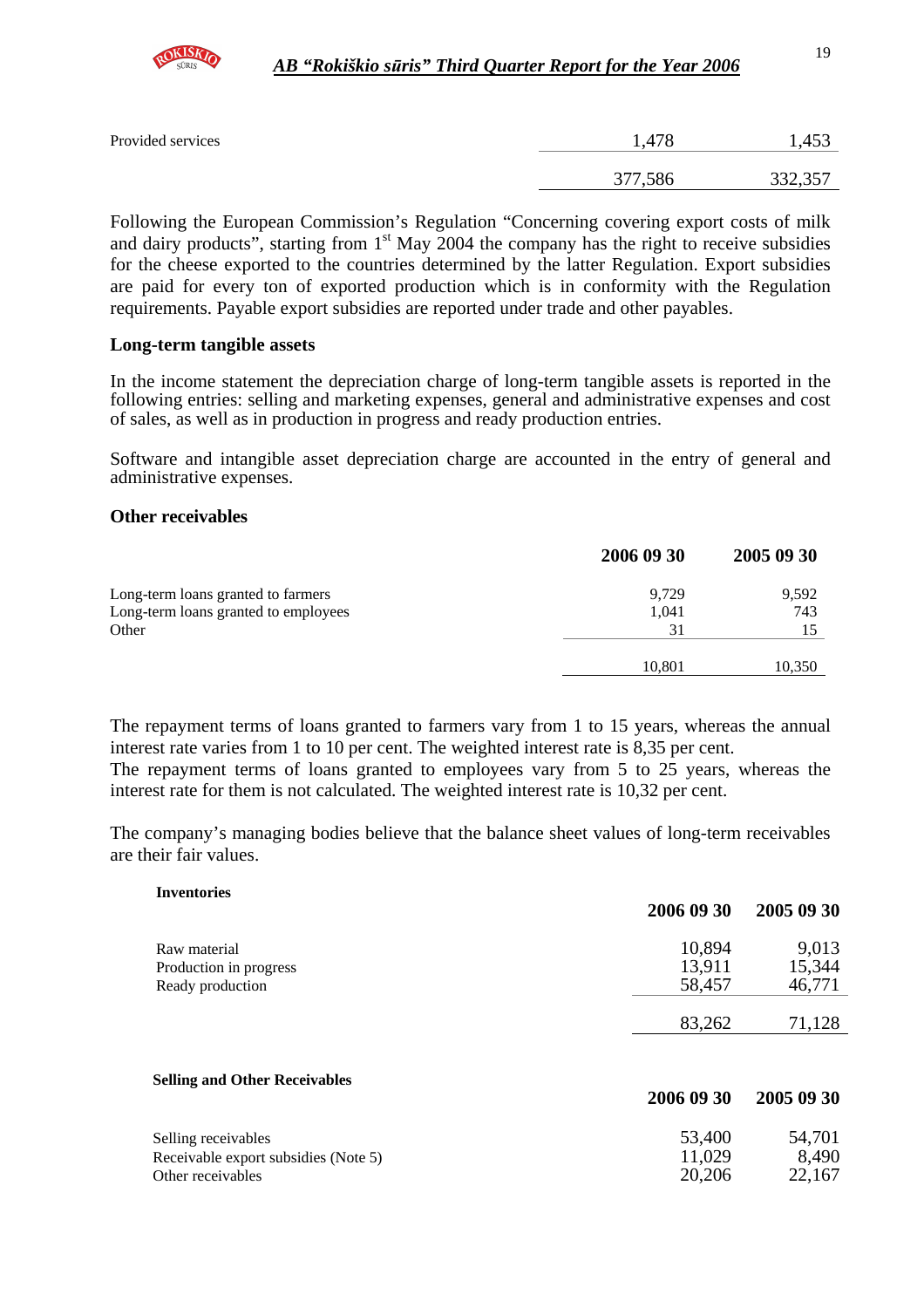

| Advance payments and future period expenses | 4,233      | 697        |
|---------------------------------------------|------------|------------|
|                                             | 88,868     | 86,055     |
| Cash and cash equivalents                   | 2006 09 30 | 2005 09 30 |
| Bank and cash-register money                | 551        | 661        |
|                                             | 551        | 661        |

#### **Share capital**

**Borrowings** 

On 31<sup>st</sup> December 2005 the share capital consisted of 4 746 270 (four million seven hundred forty six thousand two hundred seventy) ordinary registered shares. Nominal value of shares was 10 (ten) litas per share. During the first quarter of 2006 the share capital did not undergo any changes.

| <b>BOFFOWINGS</b>                            | 2006 09 30 | 2005 09 30 |
|----------------------------------------------|------------|------------|
| Current                                      |            |            |
| Short-term bank borrowings                   | 64,755     | 46,697     |
| Current portion of long-term bank borrowings | 593        | 1,863      |
| Finance lease liabilities                    |            | 340        |
|                                              | 65,349     | 48,900     |
| Non-current                                  |            |            |
| Long-term bank borrowings                    | 4,253      | 9,206      |
|                                              | 4,253      | 9,206      |
| <b>Total borrowings</b>                      | 69,602     | 58,106     |
|                                              |            |            |

#### **IV. SIGNIFICANT DEVELOPMENTS IN THE ISSUER'S PERFORMANCE**

## **11. Significant developments in the Issuer's performance**

Election of the Board Chairman of AB "Rokiškio sūris":

Upon resignation of the Board Chairman of AB "Rokiškio sūris"Nerijus Dagilis, Dalius Trumpa is appointed as the new Board Chairman as from 5<sup>th</sup> July 2006.

Regarding purchase of own shares:

Pursuing the resolution of general meeting of shareholders the Board of Directors of AB "Rokiškio sūris" resolved to announce a voluntary tender to buy back the company's shares and pay LTL 50 per share of AB "Rokiškio sūris".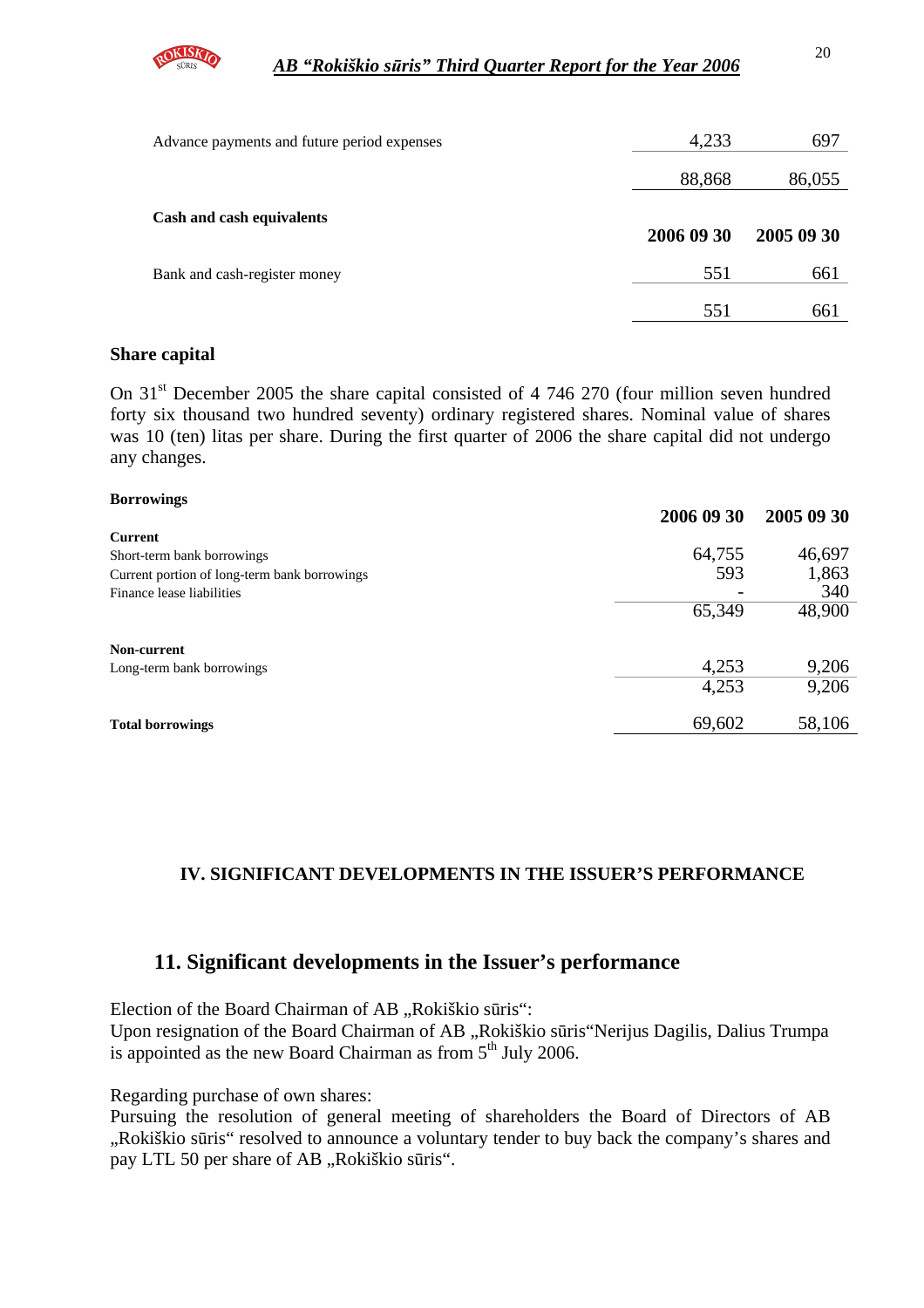

REPORT ON THE IMPLEMENTATION OF VOLUNTARY NON-COMPETITIVE TENDER

Name, surname or company name, company code, address, telephone numbers of tender provider – AB "Rokiškio sūris", company code 173057512, registered residence Pramonės str. 3, Rokiškis, Telephone 8 458 55200, fax 8 458 55300.

Name, address, telephone and fax numbers of the company to whose shares the tender is supplied– AB "Rokiškio sūris", company code 173057512, registered residence Pramonės str. 3, Rokiškis, Telephone 8 458 55200, fax 8 458 55300.

Date and number of the Securities Commission's Resolution to approve the tender's circular and to change its conditions  $-3<sup>rd</sup>$  August 2006. No. 3R-456 (AB-7).

Opening and closing dates of the tender –  $10^{th}$  August 2006 –  $8^{th}$  September 2006.

Type, class, ISIN code, nominal value of the securities to be tendered – ordinary registered shares of AB "Rokiškio sūris" with LTL 10 (ten) par value per share. ISIN code LT 0000100372.

Share (units) and number of votes (%) of the securities to be tendered in the authorized capital of the company – 82 750 shares. Share in the authorized capital –  $1,74\%$ . The shares without voting right.

Number of the treasury shares to be tendered according to ISIN codes, their share in the authorized capital of the company and number of votes  $(\%)$  – 82 750 ordinary registered shares of AB  $\mu$ Rokiškio sūris". ISIN code LT 0000100372. Share in the authorized capital – 1,74%. The shares without voting right.

Number of the securities purchased by the company whose shares are subject to the tender for which it has been paid de facto– 82 750 shares.

Increase of block of treasury shares:

Upon implementation of the tender, AB "Rokiškio sūris" increased the number of purchased own shares up to 10 per cent. AB "Rokiškio sūris" has purchased 474 617 ordinary registered shares.

Preliminary sales of the group of AB "Rokiškio sūris" within 8 months of the year 2006:

Preliminary sales of the group of AB "Rokiškio sūris" within 8 months of the year 2006 made LTL 327, 811 million (EUR 94, 941 million), i.e. more by 16,2 per cent compared to the same period last year.

In August 2006, the sales of AB "Rokiškio sūris" group made LTL 47,652 million (EUR 13,801) million). Compared to the same period last year the income on sales increased by 15,7 per cent. Export sales in August 2006 made LTL 33,975 million (EUR 9,840 million), whilst sales in

Lithuania made LTL 13,677 million (EUR 3,961 million). Income on sales matches the ones to be planned.

Preliminary sales of AB "Rokiškio sūris" group within 9 months of the year 2006: Preliminary sales of AB "Rokiškio sūris" group within 9 months of the year 2006 made LTL 377,314 million (EUR 109, 278 million) i.e. more by 13,5 per cent compared to the same period